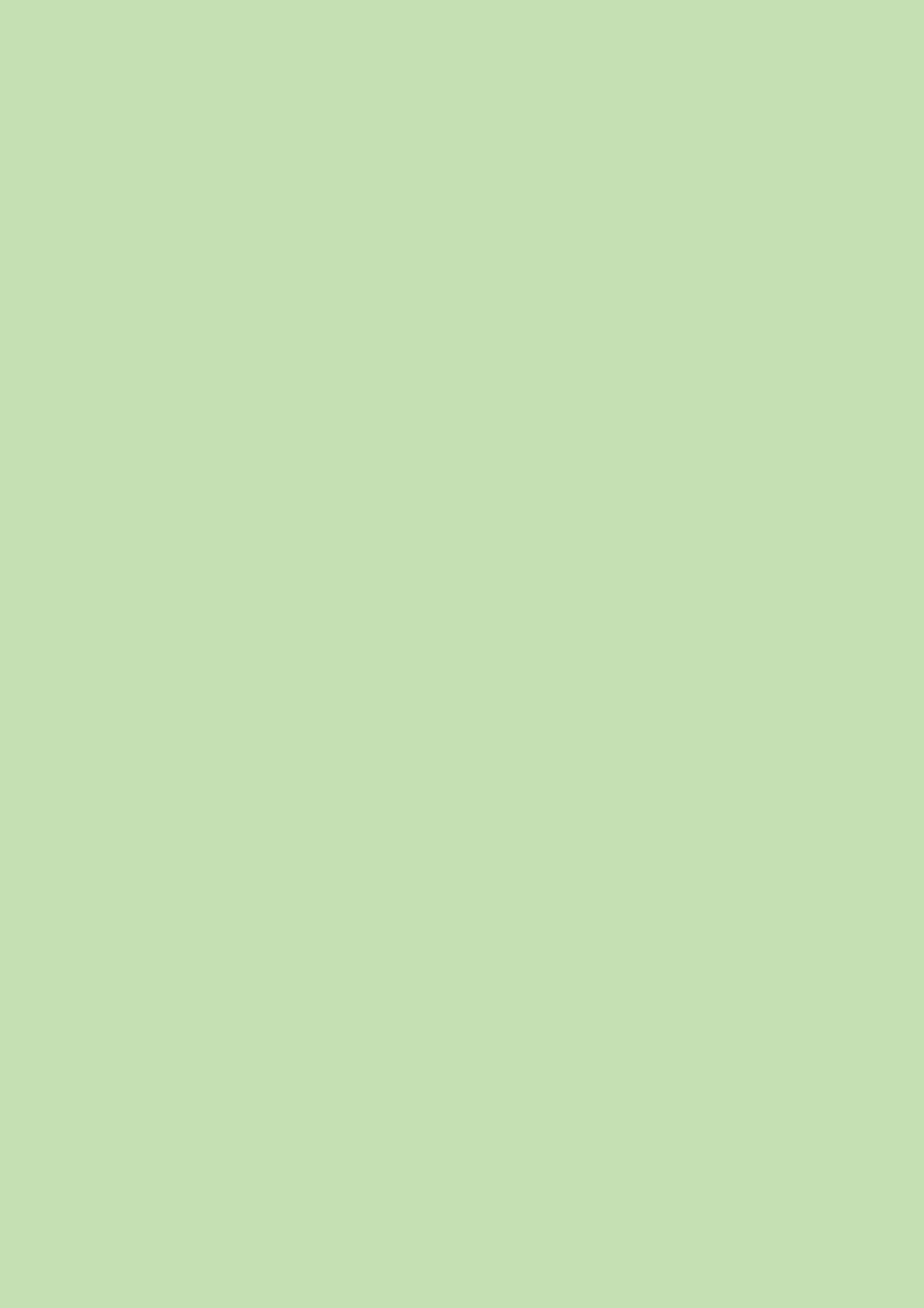## **CHAPTER-III SOCIAL, GENERAL AND ECONOMIC SECTORS (PUBLIC SECTOR UNDERTAKINGS)**

**Himachal Pradesh Horticultural Produce Marketing and Processing Corporation Limited (HPMC)** 

**3.1 Unfruitful expenditure on Himachal Pradesh Horticultural Produce Marketing and Processing Corporation Limited - Process Automation Project,** ` **7.82 crore** 

**Himachal Pradesh Horticultural Produce Marketing and Processing Corporation Limited (HPMC) expended** ` **7.82 crore on Process Automation Project (Project) without utilizing it. Additional liability of**  $\bar{\tau}$  **2.74 crore is still pending.**

Government of India<sup>75</sup> approved (March 2015) an Automation Project to improve internal business process of HPMC offices through a centralized application. The duration of the Project was three years (June 2015 to June 2018) with a total outlay of  $\bar{\xi}$  8.83 crore as Grant-in-Aid<sup>76</sup>. The objective was to integrate all regional offices (14), fruit processing units (3), cold storages (2) and head office to bring the whole process online to increase operational efficiency and facilitate availability of critical information on real time basis. Better Human Resource (HR) management; reduction in supply and manufacturing bottlenecks; reduction in transportation, warehousing and distribution costs and better customer management were the envisaged benefits.

There was no separate Project Management Unit (PMU) in place. HPMC itself was acting as the PMU. It was responsible for activities like coordinating between the stakeholders, ensuring the infrastructure created as per specifications, monitoring the timelines and Service Level Agreements (SLAs), conducting User Acceptance Tests (UATs) of the applications, creating internal capacity and meeting any other administrative requirements.

Apart from HPMC, there were both private and public agencies engaged in implementing the project. Their roles were as follows:

- The Department of Information Technology (DIT), Government of Himachal Pradesh was to provide technical assistance to HPMC for the preparation of DPR and drafting of tenders.
- HPMC appointed Price water house Coopers Private Limited (PwC) as System Integrator (SI) for the implementation of the automation project. They would customise SAP as per the HPMC requirement. Besides, the work of SI mainly

<sup>&</sup>lt;sup>75</sup> Department of Electronics and Information and Technology (DeitY) under the Ministry of Communications and Information Technology, New Delhi.

<sup>76</sup> Central Share:  $\bar{\tau}$  7.90 crore (first instalment of  $\bar{\tau}$  3.94 crore released in March 2015) and State Share:  $\bar{x}$  0.93 crore.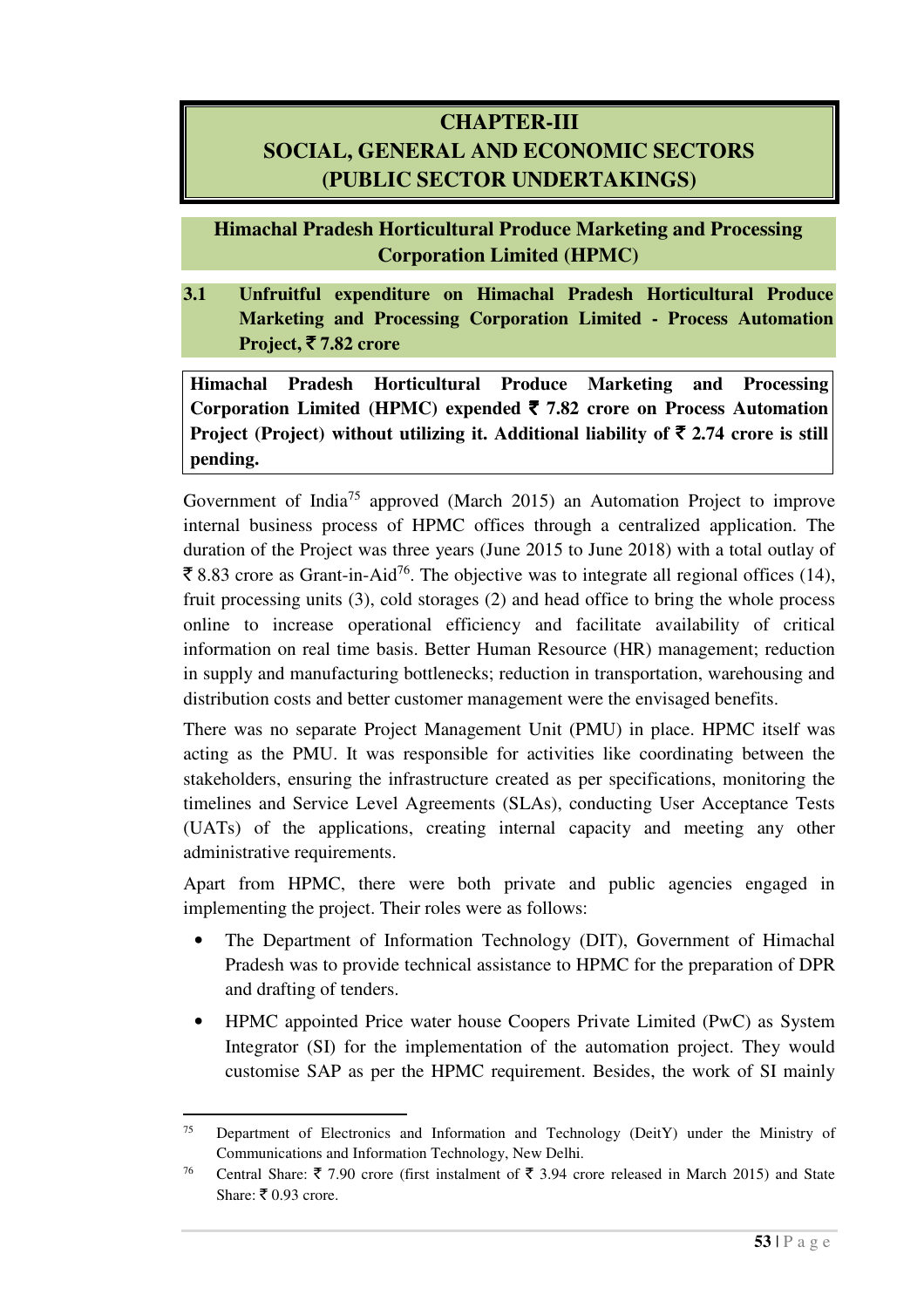comprised project planning, design, system development and data digitization/ migration.

- In order to acquire the license of Enterprise Resource Planning (ERP), HPMC entered into agreement with SAP India Private Limited for which it was required to pay SAP Enterprise support fees for the renewal of software license.
- The company appointed Wipro Limited to provide consultancy services for the execution of the Project.

Scrutiny of records (September 2019) revealed that during the course of implementation, the following discrepancies were observed:

- **i.** While assessing software developed by PwC for acceptance on 16<sup>th</sup> November 2017, the Department of Information Technology (DIT), had observed that the developed application was not web based, the graphical user interface was very complicated and modules were not designed as per HPMC requirements. DIT recommended to HPMC that every process needs to be discussed with the people actually dealing with particular domain.
- **ii.** The project was made live in February 2018. The system was not much used by the field offices. For instance, even nine months after go-live, only three entries were made in the apple collection center at Jakri under Gumma Branch. No concrete action was taken by HPMC to assess why the system was not being used.

Despite the above, MD, HPMC without conducting proper user acceptance testing certified (January 2019) that PwC had successfully completed the project.

HPMC made payment of  $\bar{\tau}$  7.82 crore to various agencies for implementation of the project as depicted in **Appendix-3.1**. However, no module has been used since February 2019. Further, the project is now non-functional as SAP enterprise which provides license for ERP had also terminated its services (December 2019) due to non-payment of its license fee.

The GoI asked HPMC in a meeting held (13 August 2019) at Delhi to submit the project closure report, consolidated final utilization certificate and a short video film regarding the functioning of HPMC and its benefits accruing to farmers and end users as proof of the successful implementation of the project to release the second instalment of the Grants-in-Aid. There is no record of any such report being prepared or submitted. The MD, HPMC, informed Director (Ministry of Electronics and Information and Technology) on 15 January 2020 that "The Process Automation Project at HPMC is at its final stages". GoI released the second instalment ( $\bar{\tau}$  3.91 crore) in June 2020.

The State Government in its reply (September 2021) attributed the failure to lack of IT trained staff and non-availability of services of consultants. The reply is not tenable as the issues of manpower should have been accounted for at the project planning stage. Further, the consultants were available for the project implementation as well as during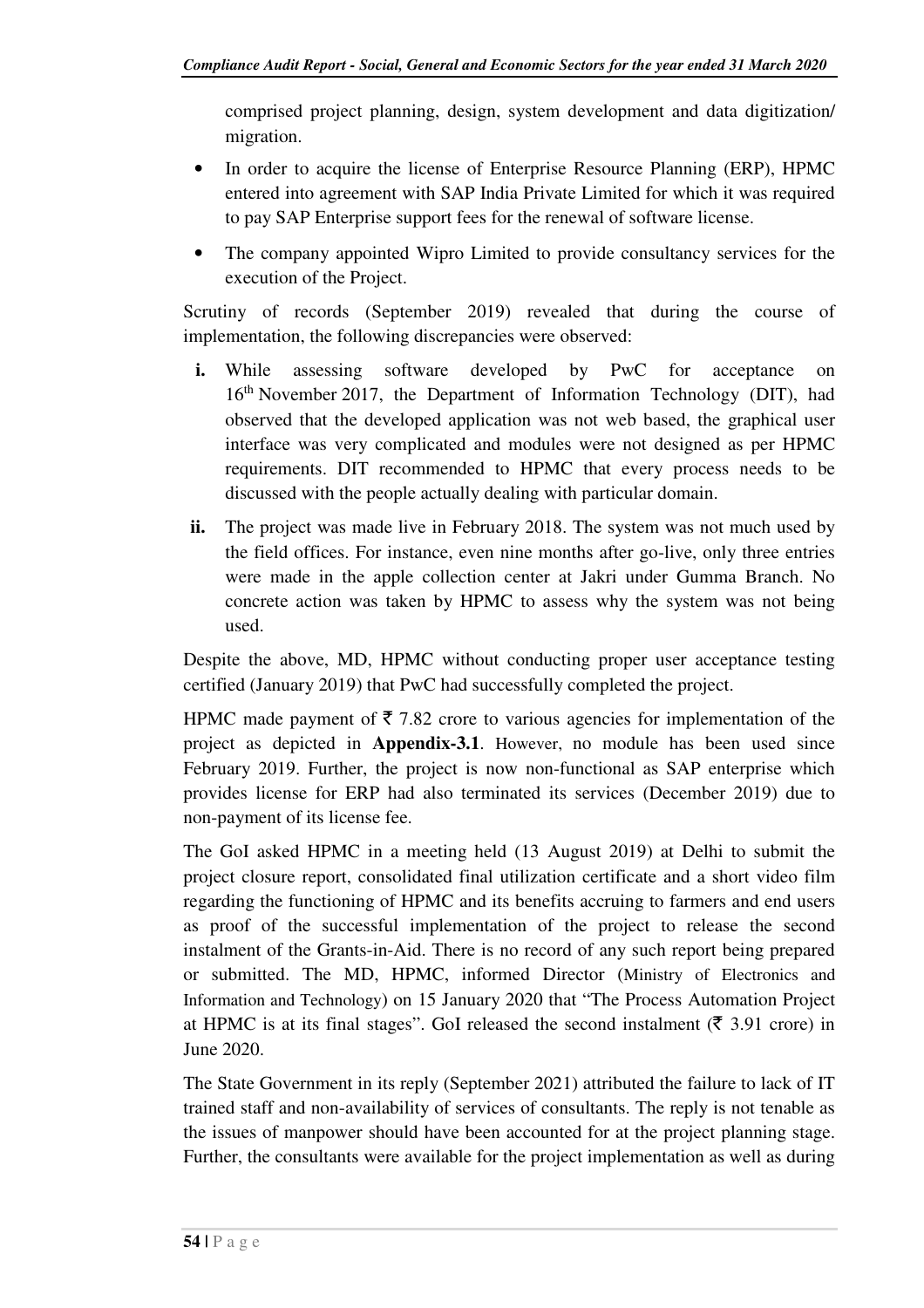the maintenance period but the company could not operationalize the project during the entire period.

The HPMC has incurred a total expenditure of  $\bar{\tau}$  11.57 crore against the grants-in-aid of  $\bar{\xi}$  8.83 crore and, thus, created an additional liability of  $\bar{\xi}$  2.74 crore without gaining any benefit from the project.

*Recommendation: The Government may consider taking concrete steps to revive the project, ensure better coordination between agencies and availability of trained personnel to attain the intended objectives.* 

## **Himachal Pradesh Power Transmission Corporation Limited (HPPTCL)**

## **3.2 Contract Management in Himachal Pradesh Power Transmission Corporation Limited**

**The Company executed 41 projects during the period 2017-18 to 2019-20. There was delay in award and subsequent completion of works. Instances of unjustified price variation, inadmissible payment and non-enforcement of financial safeguards including non-levy of liquidated damages were observed.** 

#### **3.2.1 Introduction**

Himachal Pradesh Power Transmission Corporation Ltd. (Company) was formed (August 2008) to strengthen the Transmission Network in the State and to facilitate evacuation of power from upcoming power generation plants. It was conferred the status of State Transmission Utility in the year 2010. It has been entrusted with execution of all new works relating to transmission lines and sub-stations of 66 KV and above. Organization structure of the Company relating to contracts is given in **Appendix-3.2.** 

Audit was conducted between October 2020 and December 2020 to examine the planning, award and execution of contracts in three years, from April 2017 to March 2020. Out of 41 projects executed during 2017-20, 14 projects were selected by using Probability Proportional to Size without replacement method as detailed in **Appendix-3.3**.

| <b>Period/Year</b>      | Awarded | <b>Award Value</b><br>In-progress<br>$(\overline{\mathbf{\overline{z}}}$ in crore) |            | <b>Completed</b> |
|-------------------------|---------|------------------------------------------------------------------------------------|------------|------------------|
|                         | A       | B                                                                                  | $C$ (of A) | $D$ (of A)       |
| Up to 2017-18           | 26      | 1,728.46                                                                           |            | 15               |
| 449.65<br>08<br>2018-19 |         |                                                                                    | 08         |                  |
| 2019-20                 |         | 315.78                                                                             |            |                  |

| Table-3.2.1: Status of Projects |  |
|---------------------------------|--|
|                                 |  |

The audit objective was to assess whether:

- due tendering procedure was followed for awarding the works:
- works were executed as per the terms of the contract; and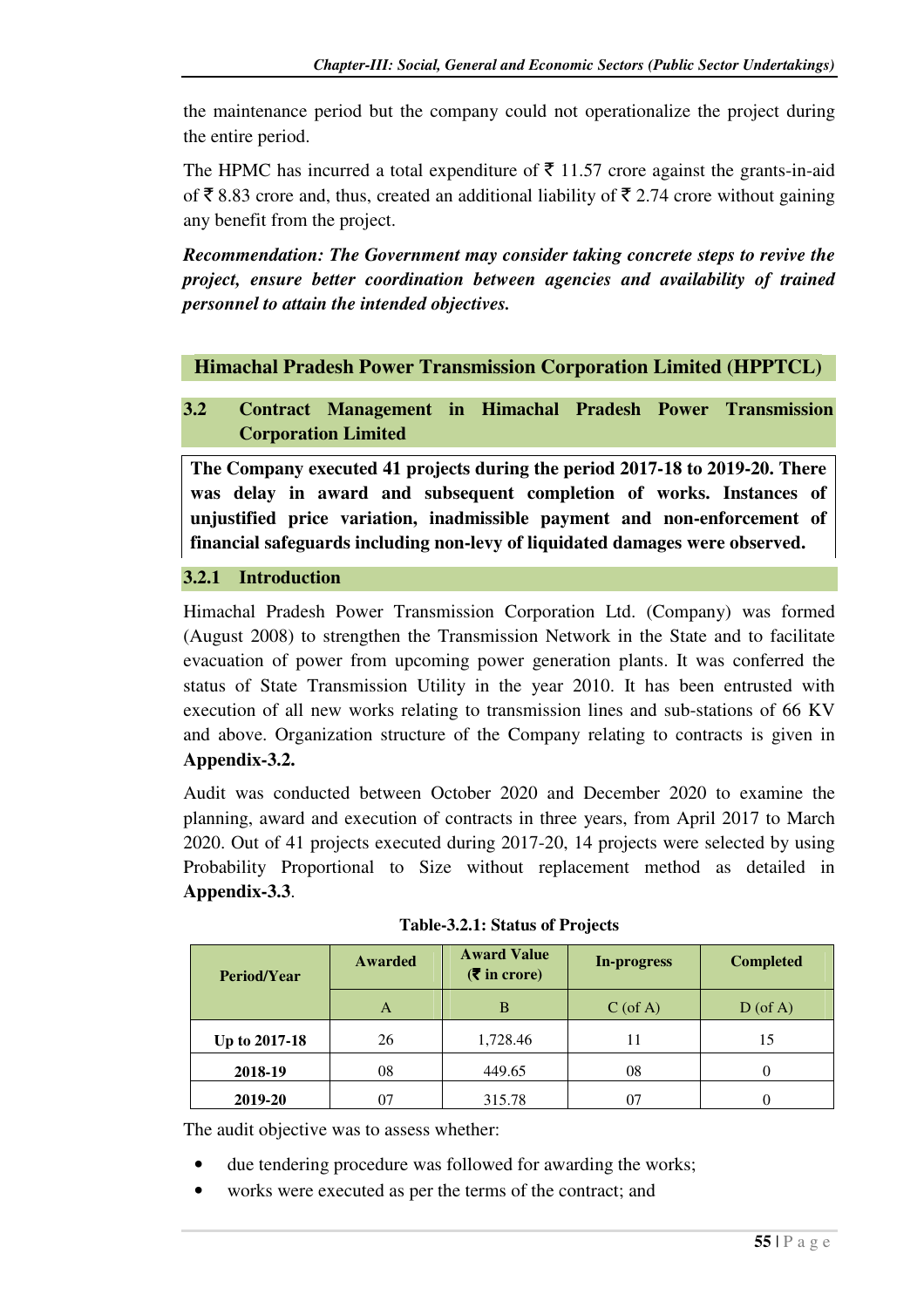• deviations and extension of time were justified and approved by competent authority.

#### **Audit findings**

Of the 14 projects selected for test check, issues like delay in award of work, contradictory provisions in supply agreement, inadmissible payment, avoidable payment of tax, irregular grant of time extension and short deposit of performance guarantee were observed. These issues are discussed in detail in the succeeding paragraphs:

#### **3.2.2 Delay in Award**

In six projects, works were awarded between 15 and 40 months after approval of DPRs. These works were completed with a delay ranging between 28 and 66 months as detailed in **Table-3.2.2**:

| Sl.<br>No.       | Name of work                                                                                                                       | Date of<br>approval of<br><b>DPR</b> | Date of<br>award | <b>Scheduled</b><br>date of<br>commissioning<br>as per award | <b>Actual date of</b><br>commissioning | Delay in<br>award<br>(Months) | Delay in<br>completion<br>(Months) |
|------------------|------------------------------------------------------------------------------------------------------------------------------------|--------------------------------------|------------------|--------------------------------------------------------------|----------------------------------------|-------------------------------|------------------------------------|
| 1.               | 33/132 kV, Sub-<br>Station at Chambi                                                                                               | 05.06.2012                           | 01.10.2015       | April 2017                                                   | 20.08.2019                             | 40                            | 28                                 |
| 2.               | 220 KV line from<br>Lahal to Budhil<br><b>HEP</b>                                                                                  | 05.06.2012                           | 11.03.2015       | March 2016                                                   | 29.06.2020                             | 33                            | 51                                 |
| 3.               | 33/220/400 kV<br>Lahal Sub-Station                                                                                                 | 24.06.2013                           | 20.09.2014       | September<br>2017                                            | 30.06.2020                             | 15                            | 34                                 |
| $\overline{4}$ . | 220/400 kV, Sub-<br>Station at Pragati<br>Nagar                                                                                    | 06.04.2011                           | 25.10.2013       | April 2015                                                   | 02.11.2020                             | 30                            | 66                                 |
| 5.               | 66 kV Switching<br>Station at Urni                                                                                                 | 05.06.2012                           | 07.06.2014       | September<br>2015                                            | 30.09.2020                             | 24                            | 61                                 |
| 6.               | 66/220/400kV sub-<br>station at Wangtoo<br>with LILO of both<br>circuits of 400 kV<br>Karcham-Kala Amb<br><b>Transmission Line</b> | 14.03.2012                           | 24.07.2013       | May 2015                                                     | 29.09.2021                             | 16                            | 52                                 |

#### **Table-3.2.2: Delay in award and completion of projects**

#### **3.2.3 Deficient Contract agreement**

Audit observed in one project, irregularities in the contract allowed for unjustified payment for price variation. For construction of Lahal sub-station<sup>77</sup>, a supply-cumservice contract was awarded to a contractor in September 2014. The supply contract was for  $\bar{\mathfrak{c}}$  185.55 crore and 1,11,900 USD. The service contract was for  $\bar{\mathfrak{c}}$  46.90 crore. The unjustified price variation was given in the following instances:

 $\overline{a}$ 

<sup>77</sup> 33/220/400 KV GIS Sub-station.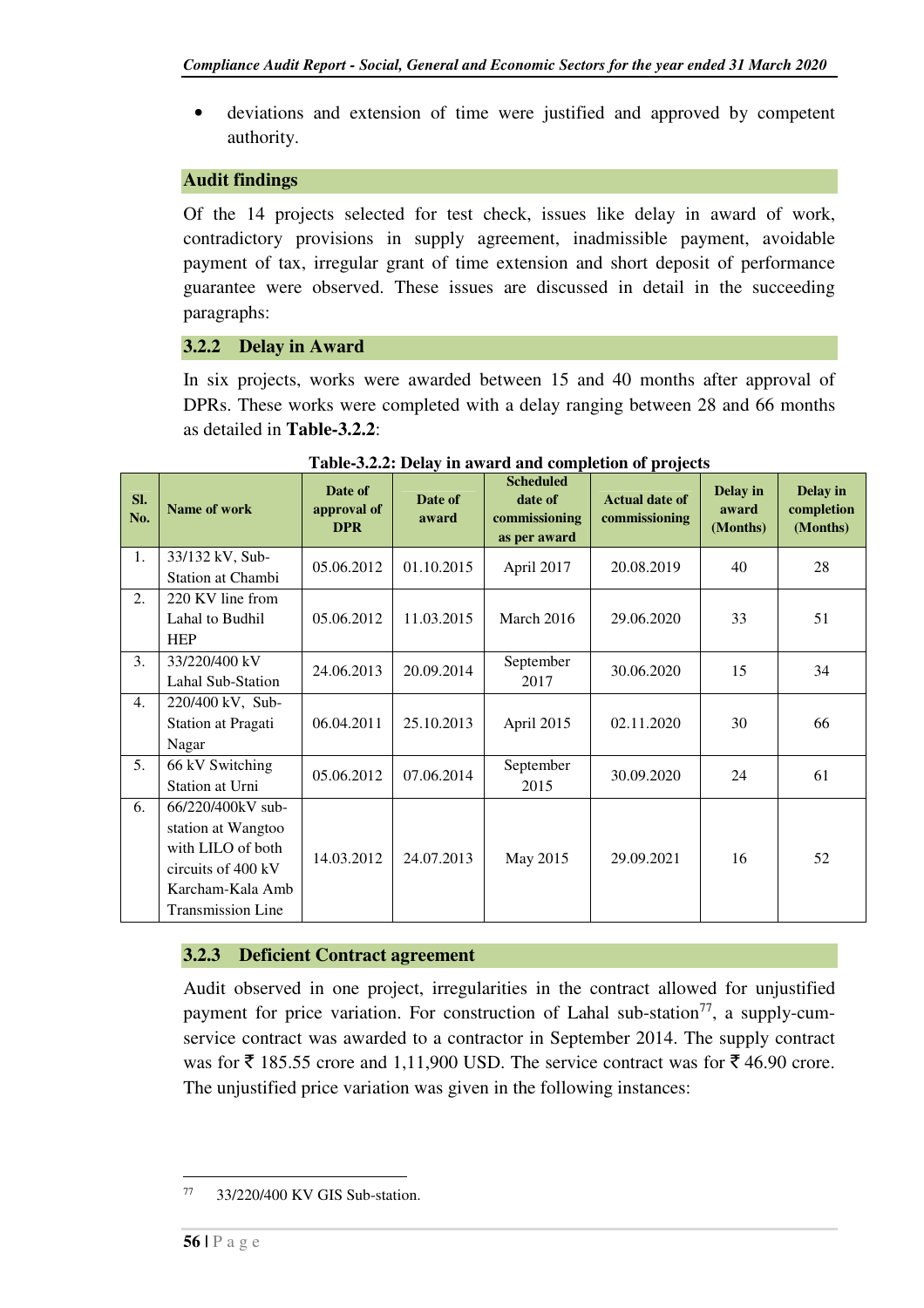### **(i) Contradictory provisions within supply contract**

As per Instructions to Bidders  $(ITB)^{78}$ , no price variation was admissible, except for Low Tension (LT)/Power transformers, Civil works and associated Erection component for transmission project<sup>79</sup>. Terms of the contract also did not provide for price variation on bought-out items<sup>80</sup>.

These two provisions are contradictory because in this contract, power transformer was a bought-out item. Audit observed that the Contractor claimed (05 February 2019) price variation (PV) in respect of supply of power transformers, for which the Company paid (May 2019)  $\bar{\tau}$  6.33 crore. Since the power transformer<sup>81</sup> was a boughtout item, payment of PV of  $\bar{\tau}$  6.33 crore was not admissible as per terms of contract agreement. The Company should have resolved the inconsistencies before making the payment of  $\bar{\bar{\xi}}$  6.33 crore to the contractor.

#### **(ii) Insertion of price variation clause in service contract**

According to ITB for service contract*,* price variation was not admissible in service contracts and the bids were placed and accepted accordingly. In the service contract for construction of Lahal sub-station, the price variation clause was inserted in the agreement after award of work and the contractor was made eligible for price variation. This resulted in unjustified payment of price variation amounting to  $\bar{z}$  5.92 crore.

Thus, Company extended undue favour by releasing payment of price variation of  $\bar{\xi}$  12.25 crore ( $\bar{\xi}$  5.92 crore +  $\bar{\xi}$  6.33 crore) in contravention to the terms and conditions of bid/contract.

The Management stated (January 2021) that as per tender document/pre bid clarification price variation is exclusively applicable for major equipment i.e., LT transformers, power transformers and civil works. The reply was silent about power transformer being a bought-out item, on which no price variation was admissible.

#### **3.2.4 Implementation of contracts**

l

#### **3.2.4.1 Violation of terms of Agreement**

Instances of non-compliance with conditions of the contracts were as under:

#### **(i) Inadmissible payment for widening of road**

In one project (sub-station at Lahal), the Company bore the financial burden of road strengthening/widening work which was clearly within the bidder's scope of work.

In a pre-bid query on the clause "Bridges and roads strengthening in the bidder's scope" for construction of Lahal sub-station, a bidder wanted to know whether road

<sup>78</sup> Clause 18.6 of section-2 (BDS) and Clause 11.2 of Section 8 (Special Conditions of Contract) of contract agreement.

<sup>79</sup> Concreting; Reinforced and other steel works; and Erection.

<sup>&</sup>lt;sup>80</sup> Items purchased by the contractor from other manufacturers.

<sup>&</sup>lt;sup>81</sup> (Make M/s Toshiba Transmission & Distribution system (India) Pvt. Ltd).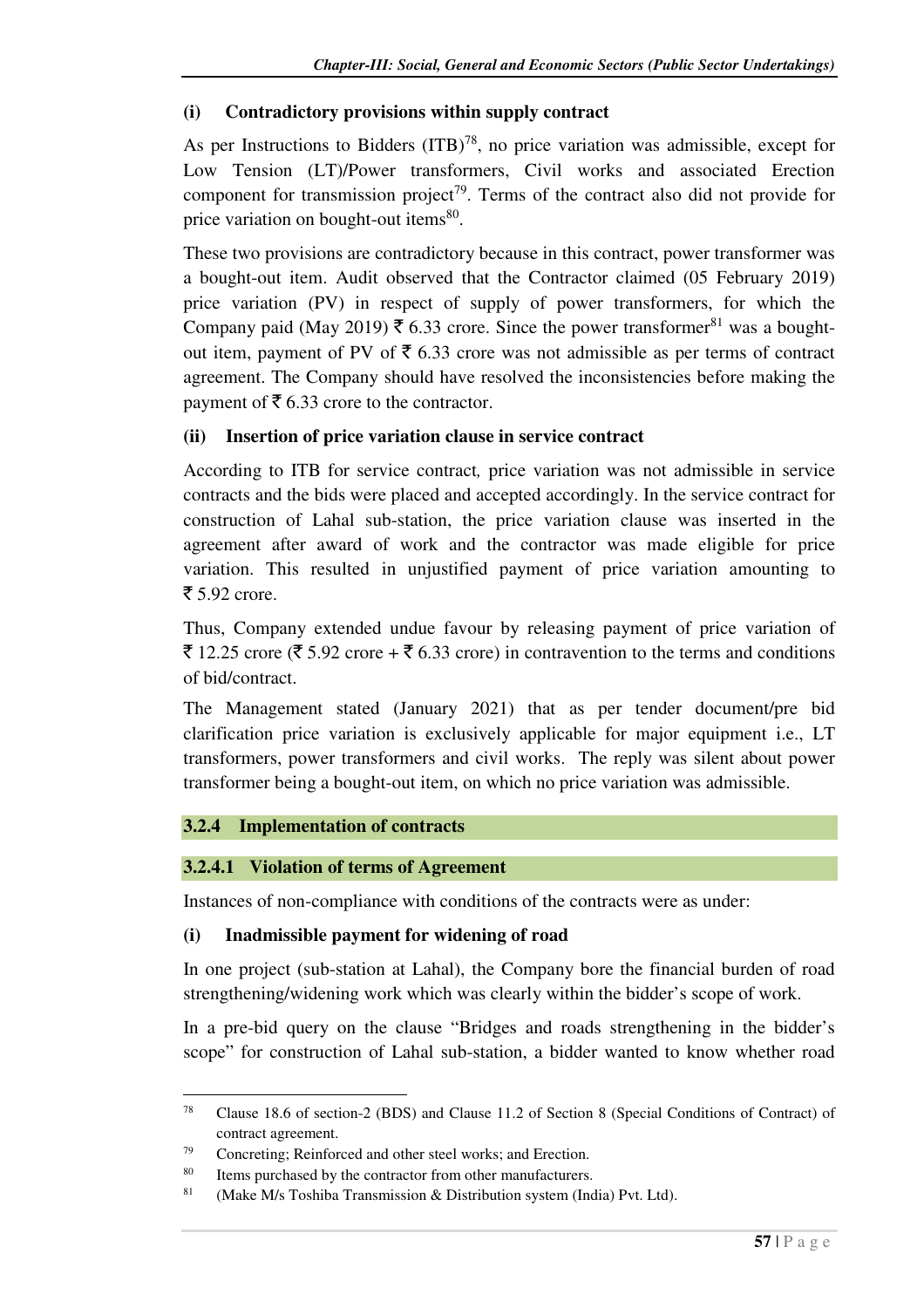and bridges between Chamba and Lahal were to be strengthened by the successful bidders. The Company replied (30 January 2014) that wherever required, temporary strengthening of bridges and widening of roads would be in the bidder's scope of work. As per tender, contractor was to transport material up to destination for execution of work. The road strengthening required for this was the contractor's responsibility.

After award of contract, a joint survey was done by the Company, the contractor and HPPWD (6 August 2015) of Chamba - Bharmour road to identify potential hindrances. During the survey it was noticed that widening of road and dredging of overhanging rock was required at various locations to maintain requisite clearance for smooth movement of heavy vehicles. An estimate of  $\bar{\tau}$  2.00 crore was prepared (September 2017) by the Superintending Engineer, HPPWD, Shahpur for this work. The Company deposited (December 2017) this amount with HPPWD.

In pre-bid clarification Company had already made it clear that widening of roads, wherever required, was in bidder's scope. Therefore, deposit of the cost of widening of road by the Company against the contractual provision led to additional financial burden of  $\bar{\mathfrak{c}}$  2.00 crore.

### **(ii) Approval of extra / additional items**

In two projects, the Company separately approved and made extra payments for additional items, which were deemed to be included in the scope of work of the contractor.

In the contract for construction of sub-stations at Wangtoo and Lahal, as per Clause 3.6 of Section-1 (Project), the contractors were fully responsible for providing equipment, material, system and services, specified or otherwise, required for successful construction, commissioning, operation and maintenance of the sub-stations in all respects. These would be deemed to be included in the scope of work of the contractors and would be provided at no extra cost to the Company.

Audit found that the contractors had submitted additional claims for supply and installation of Poly vinyl chloride (PVC) pipes for the weep holes, for providing and laying of filter media, and for expansion joints, Filler Boards in retaining/protection walls as additional item, for which the Company paid  $\bar{\tau}$  0.99 crore as detailed in **Table-3.2.3**:

| Table-5.2.5. Detail of extra payment to contractor |                     |
|----------------------------------------------------|---------------------|
|                                                    | (Amount ₹ in crore) |

Table 2.2.3. Detail of extra payment to contract

| <b>Sl. No.</b> | Name of work                                      | <b>Month of claim</b> | <b>Amount claimed</b> | <b>Amount</b> paid |
|----------------|---------------------------------------------------|-----------------------|-----------------------|--------------------|
| 1.             | 400/220/66KV GIS, Wangtoo                         | October 2016          | 2.66                  | 0.92               |
|                | 33/220/400 KV, GIS, Lahal<br>January 2020<br>0.07 |                       |                       |                    |
|                | 0.99                                              |                       |                       |                    |

Thus, non-compliance with the conditions of the contracts and treating the abovementioned items as extra items, led to extra payment of  $\bar{\tau}$  0.99 crore.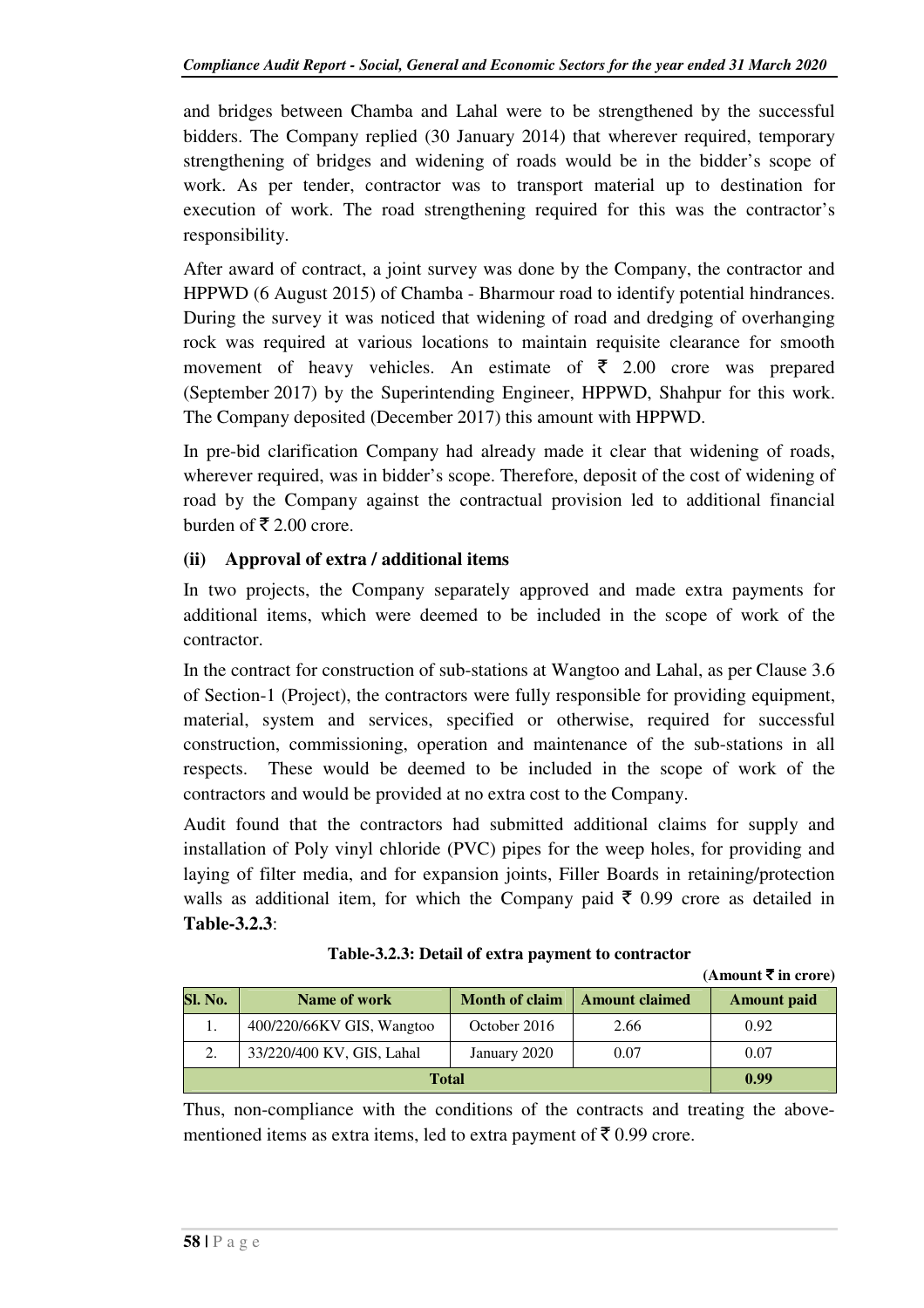The Management stated (January 2021) that PVC pipes etc., required for completion of protection wall were not included in the BOQ, and as such were paid as an extra item. The reply was not justified as these items were essential items to be supplied free of cost as per provisions already incorporated in the contract as discussed in the para above.

## **(iii) Avoidable payment of Goods and Service Tax**

In four projects, the Company made avoidable payment of GST on bought-out items, which was not required as per the contracts.

Clause 14.9 of Section-8 of the contract agreements for construction of substation/Transmission Line (TL) at Lahal, Chambi, Sunda-Hatkoti, Urni and Lahal-Budhil, (awarded between June 2014 and October 2015) provided that the contract price and terms of payment<sup>82</sup> would be based on the taxes, duties, levies and charges that were prevailing 28 days prior to the last date of bid submission. It further provided that if any alteration in taxes occurred in the course of the contract, an equitable adjustment in contract price would be made accordingly. However, these adjustments were restricted to direct transactions between the employer and the contractor and were not applicable on bought-out items.

After the introduction of Goods and Service Tax (1 July 2017), the Company revised the contract price of these four contracts and adjusted the price of bought out items on account of GST. This was in contravention of the provisions of the contract and led to overpayment of  $\bar{\tau}$  24.57 crore by the Company on account of adjusting GST on bought-out items in the contract, as detailed in **Table-3.2.4**:

| SI.<br>No.             | Name of projects  | <b>Value of bought out items</b><br>supplied in post-GST era $(\bar{\mathbf{\zeta}})$ | <b>Amount of excess GST paid</b><br>after adjusting payable CST (₹) |
|------------------------|-------------------|---------------------------------------------------------------------------------------|---------------------------------------------------------------------|
|                        | <b>GIS</b> Lahal  | 1, 33, 57, 16, 768                                                                    | 22,01,78,766                                                        |
| 2.                     | GIS Chambi        | 8,13,28,031                                                                           | 1,30,12,485                                                         |
| 3.                     | Sunda-Hatkoti T/L | 7,57,36,875                                                                           | 1,21,17,900                                                         |
| Urni sub-station<br>4. |                   | 24,59,240                                                                             | 3,93,480                                                            |
|                        | <b>Total</b>      | 24,57,02,631                                                                          |                                                                     |

**Table-3.2.4: Details of avoidable payment on account of GST**

#### **3.2.4.2 Non-enforcement of financial safeguards**

#### **(i) Release of retention money in contravention to the provisions of contract**

In one project (Lahal sub-station), the Company released retention money to the contractor prematurely, instead of retaining it till the successful completion of the contract, which led to loss of interest revenue.

The contractor for construction of Lahal sub-station, intimated the Company in May 2019 that he was under tremendous pressure due to bad cash flow for the contract and requested for release of interest free retention money against bank guarantee. Although the payments were being released to the contractor on time, the Company

 $\overline{a}$ 

<sup>82</sup> as specified in Article-2 of the contracts.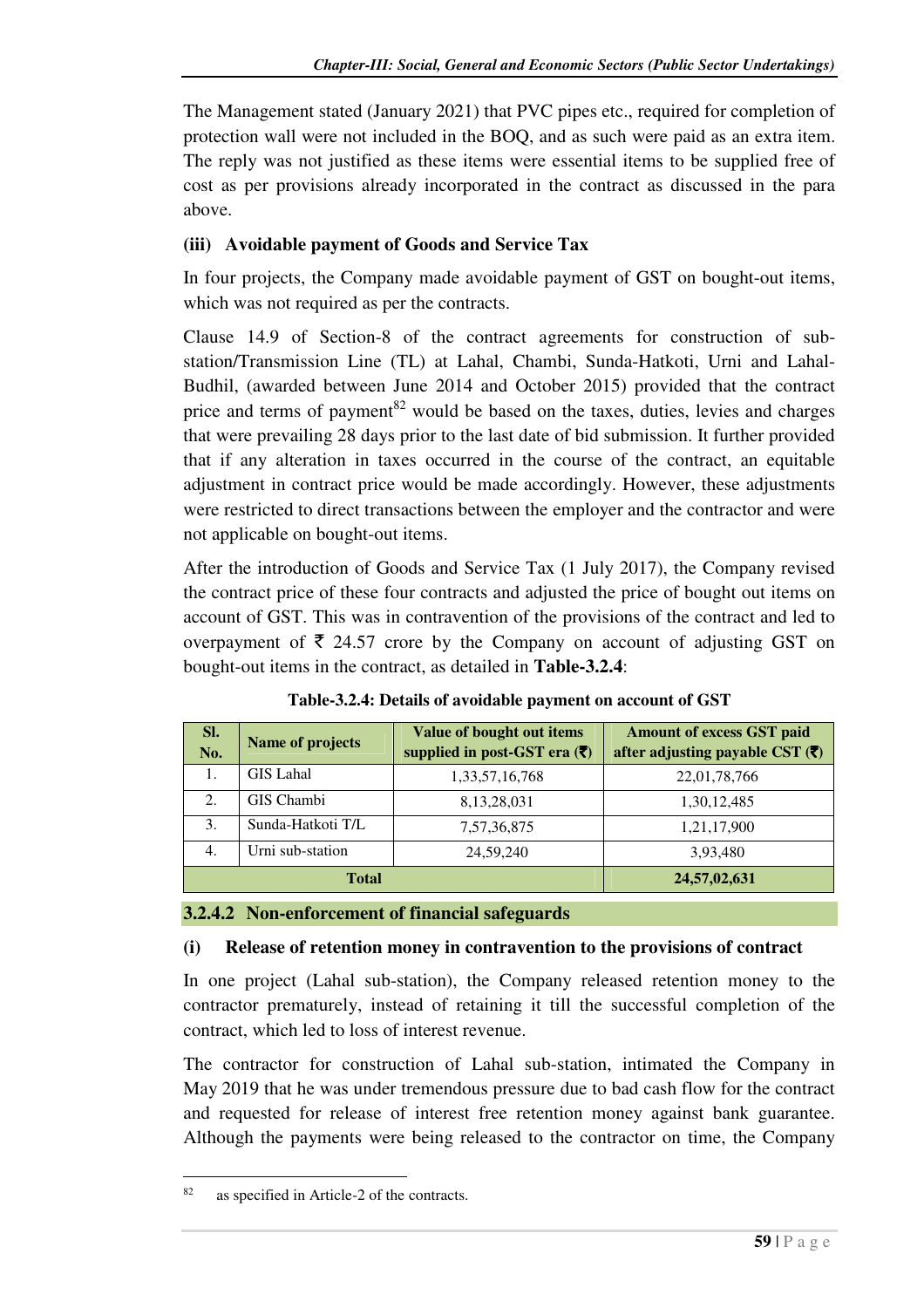invoked clause no. 25.5.2(b) of GCC, and released retention money of  $\bar{\tau}$  18 crore against bank guarantee in 20 June 2019, and  $\bar{\tau}$  3.13 crore again on 27 December 2019.

As per clause no. 25.5.2(b) of GCC, the contractor was eligible for release of retention money against the bank guarantee for reasons attributable to the Employer, and not due to bad cash flow to the contractor. Therefore, release of 10 *per cent* retention money was in contravention to the provisions of the contract and the Company had to bear avoidable interest loss of  $\bar{\mathfrak{g}} 2.01$  crore<sup>83</sup> on the amount released before it became due.

## **(ii) Irregular grant of extension of time resulting into non-levy of liquidated damages**

In one project, the Company did not recover liquidated damages from the contractor and allowed unjustified extension of time for delays.

The contract for construction of Chambi sub-station<sup>84</sup> was awarded for  $\bar{\tau}$  39.18 crore and USD 9,59,950. The work was required to be completed within 18 months from the effective date (15 June 2016) of the contract i.e., by 15 December 2017. In case the contractor failed to complete the work within the scheduled time, Clause 26.2 of Section 7 under GCC provided for levy of liquidated damages @ 0.5 *per cent* per week of the contract value subject to maximum limit of 10 *per cent* at the end of 20 weeks.

On 19 March 2019, the Contractor applied for extension of time from 8 December 2017 to 30 June 2019 (569 days) on account of delay in making payments, delay in approval of construction drawings, vendor and Guaranteed Technical Parameters (GTP).

However, as per contract<sup>85</sup>, the contractor was supposed to prepare these documents and submit the same to the project manager/employer. Unless the project manager/ employer notified the contractor in writing of their disapproval or modification, these were deemed to be approved within fourteen days of submission.

On 26 March 2019, against the extension of 569 days claimed by the contractor, the Company granted extension of 477 days, up to 31 March 2019. The company failed to deduct 212 days claimed for delay in approval of GTP and construction drawings. As per terms of contract, in the absence of written communication of disapproval or modification, the GTP and drawing were deemed to be approved. Thus, the Company was not responsible for this delay and, therefore, the extension of time was not admissible to the contractor.

Thus, extension should have been given for only 265 days (477-212 days). Irregular grant of extra extension of time of 212 days without levy of liquidated damages resulted in non-levy/recovery of liquidated damages of  $\bar{\tau}$  4.58 crore<sup>86</sup> at 10 *per cent* of contract value.

<sup>83</sup>  $\bar{\bar{\xi}}$  18.00 crore x 10 *per cent* x 376 days +  $\bar{\bar{\xi}}$  3.13 crore x 10 *per cent* x 186 days =  $\bar{\bar{\xi}}$  2.01 crore.

<sup>84</sup> 33/132 KV GIS sub-station.

<sup>85</sup> clause (20.1.1, 20.3.1, 20.3.2).

<sup>&</sup>lt;sup>86</sup> 10 *per cent* of ₹ 39.18 crore+ ₹0.66 crore (10 *per cent* of 9,59,950 USD).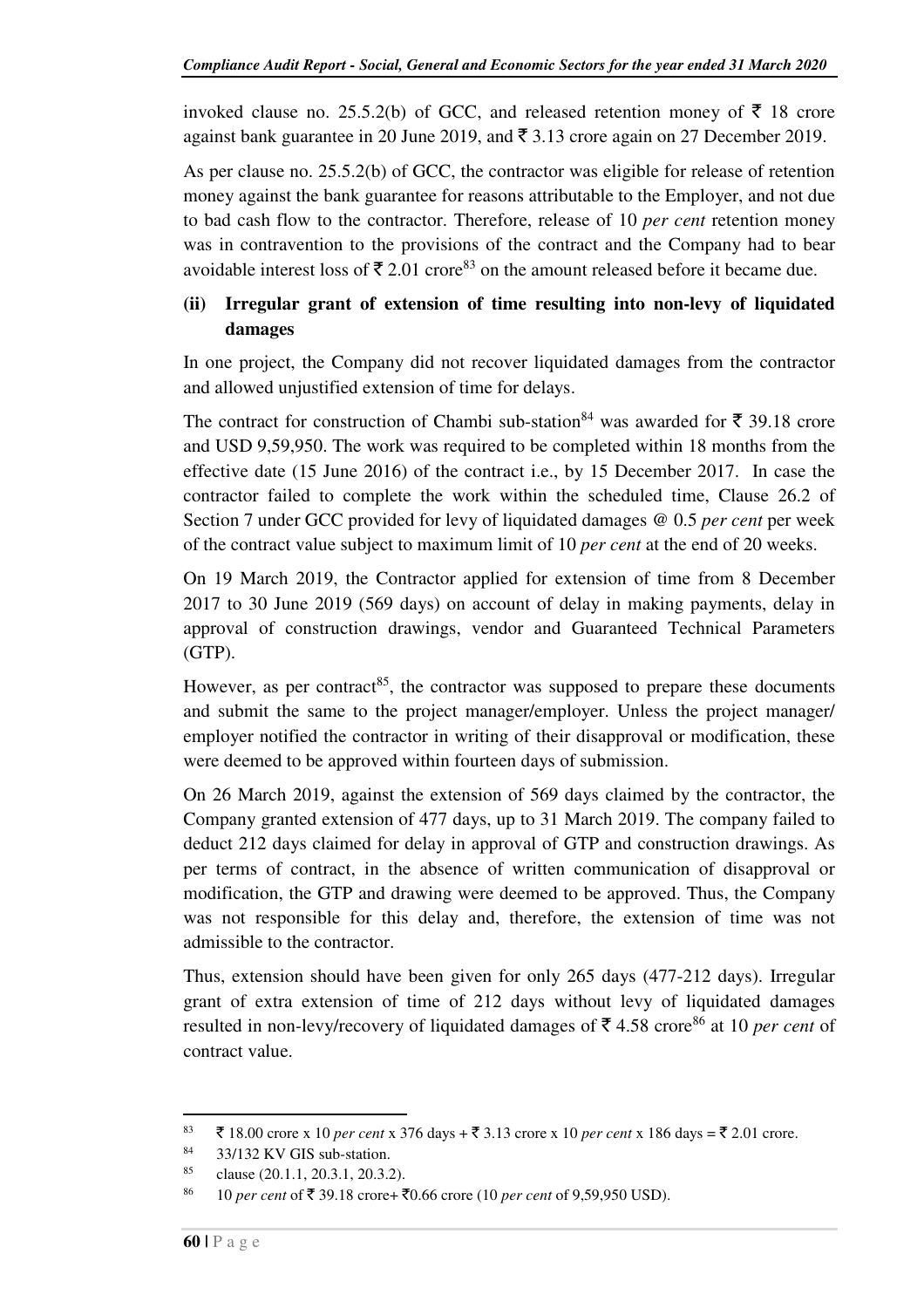#### **(iii) Short – deposit of Performance Guarantee**

In two projects, the Company obtained performance guarantee of less than 10 *per cent*  of contract value from the contractors. As per standard terms of contract agreement, contractor is required to deposit performance security @ 10 *per cent* of value of contract so as to safeguard the interest of the Company in case of any deficiency in the execution of work.

In the contract for construction of 220 KV Transmission line from Snail to Hatkoti, the contract amount was revised from  $\bar{\tau}$  18.00 crore to  $\bar{\tau}$  25.44 crore. The company should have received deposit of  $\bar{\tau}$  2.54 crore as performance guarantee from the contractor, instead, it obtained only  $\bar{\xi}$  1.89 crore (on initial awarded amount of  $\bar{\xi}$  18.00 crore). Thus, there was shortfall in recovery of security amount to the extent of  $\bar{\tau}$  0.65 crore.

Similarly, in the contract for construction of 220 KV Lahal-Budhil Transmission Line, the contract amount was revised from  $\bar{\xi}$  4.81 crore to  $\bar{\xi}$  5.87 crore. The Company should have received deposit  $\bar{\tau}$  0.59 crore as performance guarantee from the contractor, instead, it obtained only  $\bar{\tau}$  0.48 crore (on initial awarded amount of ₹ 4.81 crore). Thus, there was short receipt of  $\bar{\tau}$  0.11 crore.

Overall shortfall in performance security in above two cases was  $\bar{\tau}$  0.76 crore  $(\overline{\xi} 0.65 + \overline{\xi} 0.11).$ 

The Management stated (January 2021) that the performance security needs to be given for the 10 *per cent* of contract price only. The reply was not tenable as the additions made pursuant to the contract forms the part of contract price. Hence, the PBG was required to be obtained on the revised cost pursuant to additions.

The audit findings were referred to the Government in April 2021. Reply had not been received (October 2021).

## **3.2.5 Conclusion**

There was delay in award and subsequent completion of works. Company did not adhere to terms and conditions of contract which resulted in payment of price variations, avoidable payment of taxes, non-levy of liquidated damages resulting in undue favour to the contractors. This also placed additional financial burden on the Company.

#### **3.2.6 Recommendation**

*Company may consider ensuring strict compliance of conditions of bids and contracts; and timely completion of the projects.*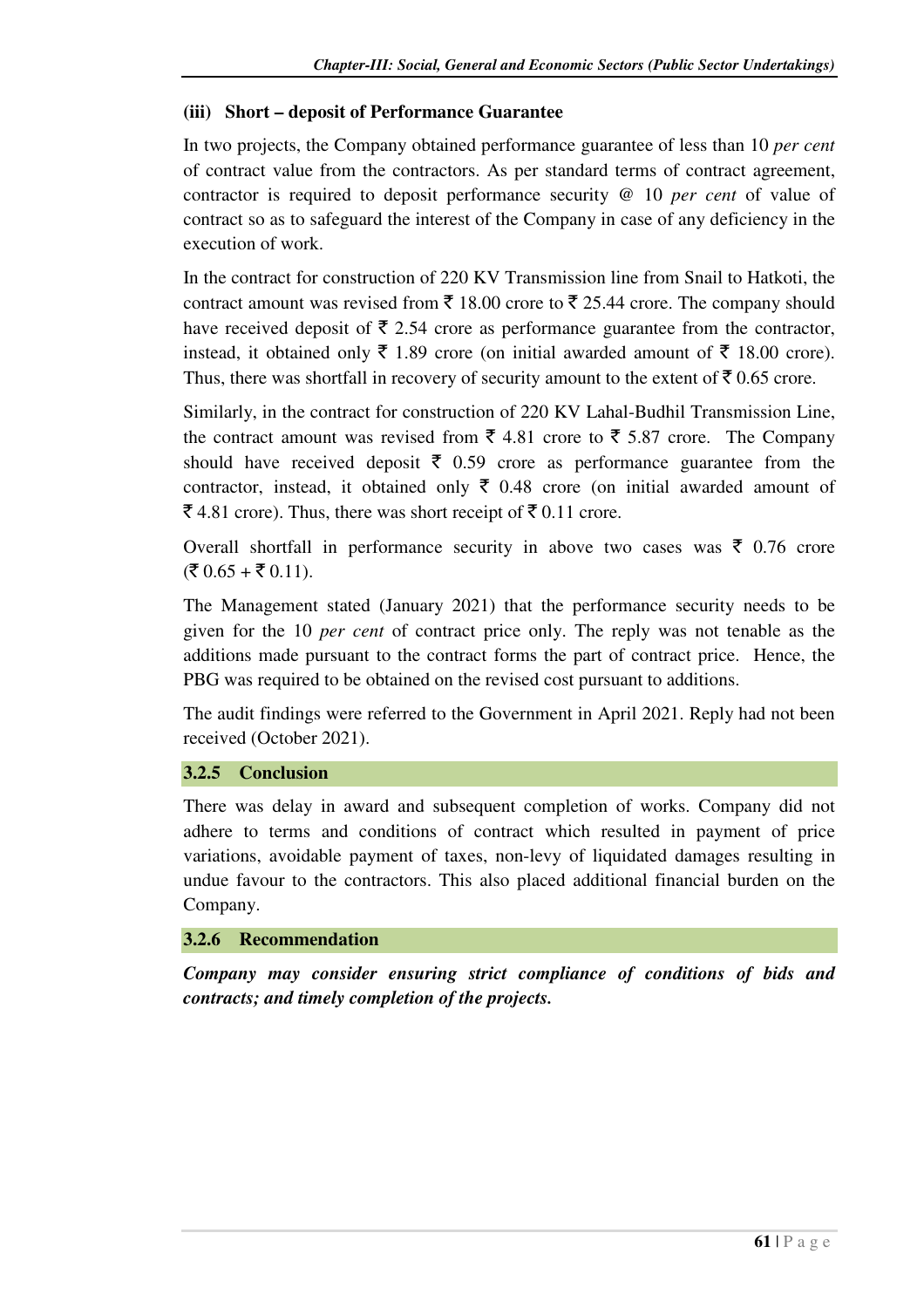## **Himachal Pradesh State Electricity Board Limited (HPSEBL)**

## **3.3 Material Procurement and Inventory Management in Himachal Pradesh State Electricity Board Limited**

**Records of four (out of 12) Operation Circles were examined. Company**  sustained interest loss of  $\bar{\tau}$  4.88 crore due to holding of excess stock. Placement **of Purchase Order by the Company without tendering or analysis of market**  rates resulted in extra expenditure of  $\bar{\tau}$  1.40 crore. Company issued purchase **orders for procurement of stores but could not ensure their utilization even after period ranging from one year to three years. In the absence of physical verification, surplus / obsolete material was not being disposed-off timely.** 

#### **3.3.1 Introduction**

The Himachal Pradesh State Electricity Board Limited (Company) is engaged in generation, transmission and distribution of power in the State. The Chief Engineer (CE) Material Management (MM) under the overall control of Director (Operation) of the Company is responsible for central procurement of electrical items and general items of stores in accordance with the annual requirement received from the field units. The annual outgo on purchase of store items during 2017-18 to 2019-20 ranged between  $\bar{\tau}$  100.26 crore and  $\bar{\tau}$  259.27 crore (average  $\bar{\tau}$  183.66 crore annually).

Material / Inventory Management is an integrated approach to the planning, procurement and utilization of material with a view to control material cost and ensuring availability of materials at the right time, with minimum storage cost. This Audit was undertaken to assess whether purchase orders were issued timely with due care for economy and in accordance with the requirement and rules of the Company; Inventory management system of the Company was efficient and effective; System for physical verification of inventory was adequate; and Disposal of obsolete / scrap items was done promptly.

The period covered for the audit was 2017-18 to 2019-20. The records maintained at the Head office and four<sup>87</sup> (out of 12) Operation Circles<sup>88</sup> were examined between November 2020 and January 2021. The selected circle offices had 38.77 *per cent* of total stock as on 31 March 2020.

There was no system in the Company to prepare Material Budget for the purchases to be made during the year. The detail of purchases / consumption and closing stock at the end of year and excess stock during last three years ended 31 March 2020 is given in **Appendix-3.4**. Stock at the year end during 2018-19 and 2019-20 represented four to five months' consumption. Considering three<sup>89</sup> months' limit, there was excess stock of value  $\bar{\xi}$  38.13 crore and  $\bar{\xi}$  88.67 crore during 2018-19 and 2019-20

<sup>87</sup> Superintending Engineer (Operation) i.e., SE (OP) Bilaspur, Mandi, Solan and Una.

selected, based on closing stock as of March 2020, by using random sampling method through IDEA software.

<sup>&</sup>lt;sup>89</sup> Three months limit was fixed by the purchase wing of the Company vide corrigendum no. HPSEB CPO-M 32/86-26213-388 dated 20-9-86.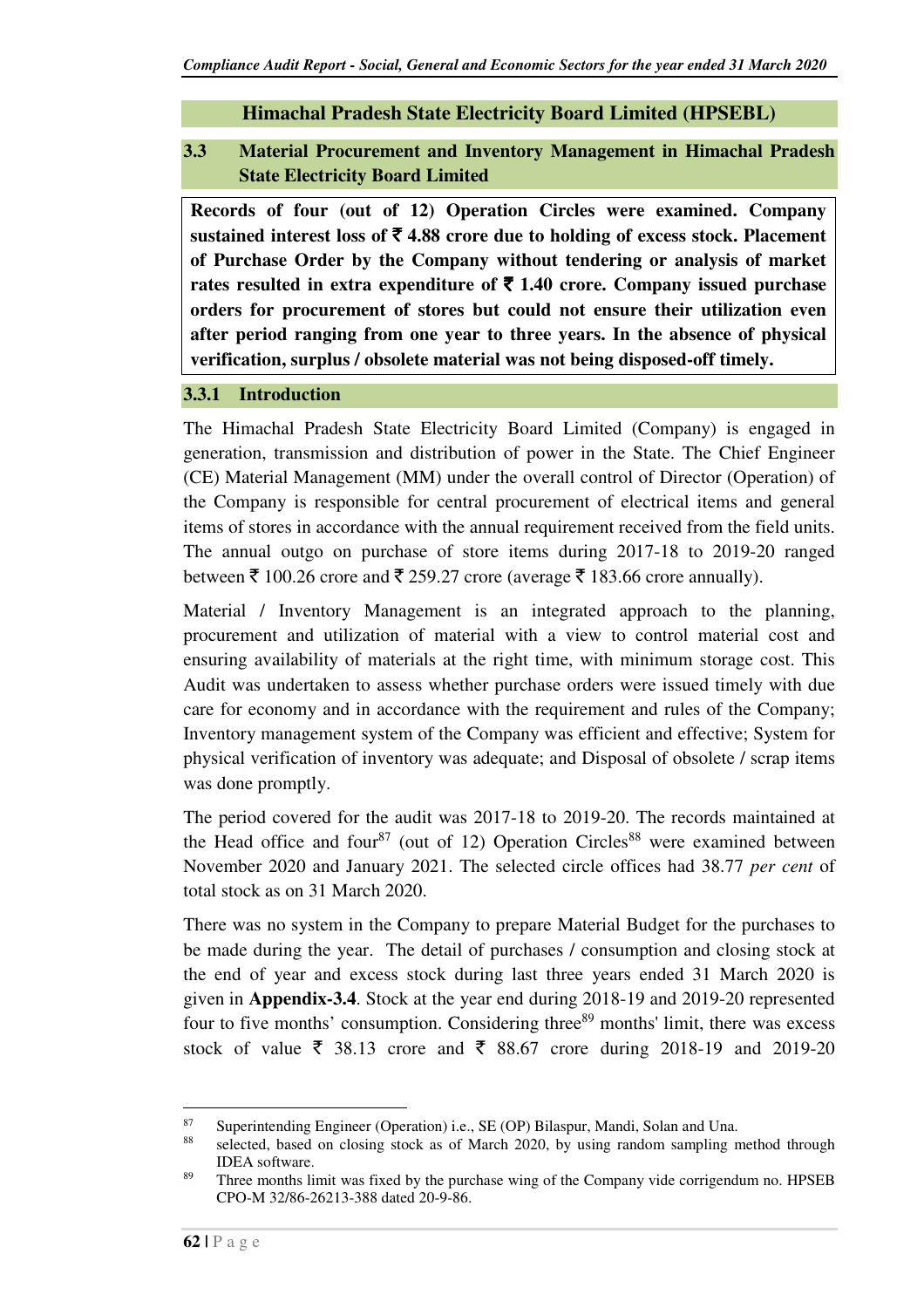respectively, on excess stock at the end of 2018-19 Company sustained interest loss of ₹ 4.88 crore<sup>90</sup>.

#### **Audit findings**

l

Audit findings on the system of assessment and finalization of demand; procurement process; and inventory management have been discussed in the succeeding paragraphs.

## **3.3.2 Delay in finalization of yearly requirement resulting in delayed procurement**

Purchases are required $91$  to be planned and made in the most economical manner and in accordance with the definite requirements of the Company. As per instructions, the field offices are expected to submit next year's requirement/indents in advance during May and November every year to CE (MM). In the indents submitted, the quantities available in stock, quantities on order, consumption during the preceding 12 months as per stock issue registers should be furnished.

In all the four test checked circles, working plans for 2017-18 to 2019-20 were finalised between April and July whereas, the same should have been finalised well before the start of the financial year. The delay in submission of requirement is detailed in **Table-3.3.1**:

| Year          | 2017-18                |                                 |                                | 2018-19                |                                 |                                | 2019-20                |                                 |                                 |
|---------------|------------------------|---------------------------------|--------------------------------|------------------------|---------------------------------|--------------------------------|------------------------|---------------------------------|---------------------------------|
| <b>Circle</b> | <b>Target</b><br>month | <b>Requirement</b><br>submitted | <b>Delay</b><br>(in<br>months) | <b>Target</b><br>month | <b>Requirement</b><br>submitted | <b>Delay</b><br>(in<br>months) | <b>Target</b><br>month | <b>Requirement</b><br>submitted | <b>Delay</b><br>(in)<br>months) |
| Solan         | 11/2016                | 4/2017                          | $\overline{4}$                 | 11/2017                | 6/2018                          | $\mathcal{I}$                  | 11/2018                | 3/2019                          | 4                               |
| Una           | 11/2016                | 4/2017                          | $\overline{4}$                 | 11/2017                | 5/2018                          | 6                              | 11/2018                | 6/2019                          | 7                               |
| Bilaspur      | 11/2016                | 6/2017                          | 7                              | 11/2017                | 7/2018                          | 8                              | 11/2018                | 3/2019                          | 4                               |
| Mandi         | 11/2016                | 5/2017                          | 6                              | 1/2017                 | 6/2018                          | $\mathcal{I}$                  | 11/2018                | 4/2019                          | 5                               |

**Table-3.3.1: Delay in finalization of purchase requirements** 

Approval for quantity of items for 2017-18, 2018-19 and 2019-20 was provided by the Company in December 2017, November 2018 and October 2019 respectively. As a result, Purchase Orders (PO) were placed at the end of the year, defeating the objective of timely provision of material to field units.

It is pertinent to mention here that although the Company had started using SAP-ERP (September 2014) the application was not being utilized to the optimum. Under the MM modules there is a key function of Consumption based material requirement and planning, but it was not made operational resulting in huge amount of material lying unutilized in different stores. Resultantly, the unnecessary piling up of the stores could not be controlled as discussed in para 3.3.4.1.

Government in their reply (October 2021) had accepted the observation.

<sup>&</sup>lt;sup>90</sup> ₹ 38.13 crore x 12.79 *per cent* (rate of interest approved by HPERC in June 2019 for capital) =  $\bar{\bar{\xi}}$  4.88 crore.

<sup>&</sup>lt;sup>91</sup> As laid down in Para 1 (3) of Chapter-III of Purchase Manual of the Company.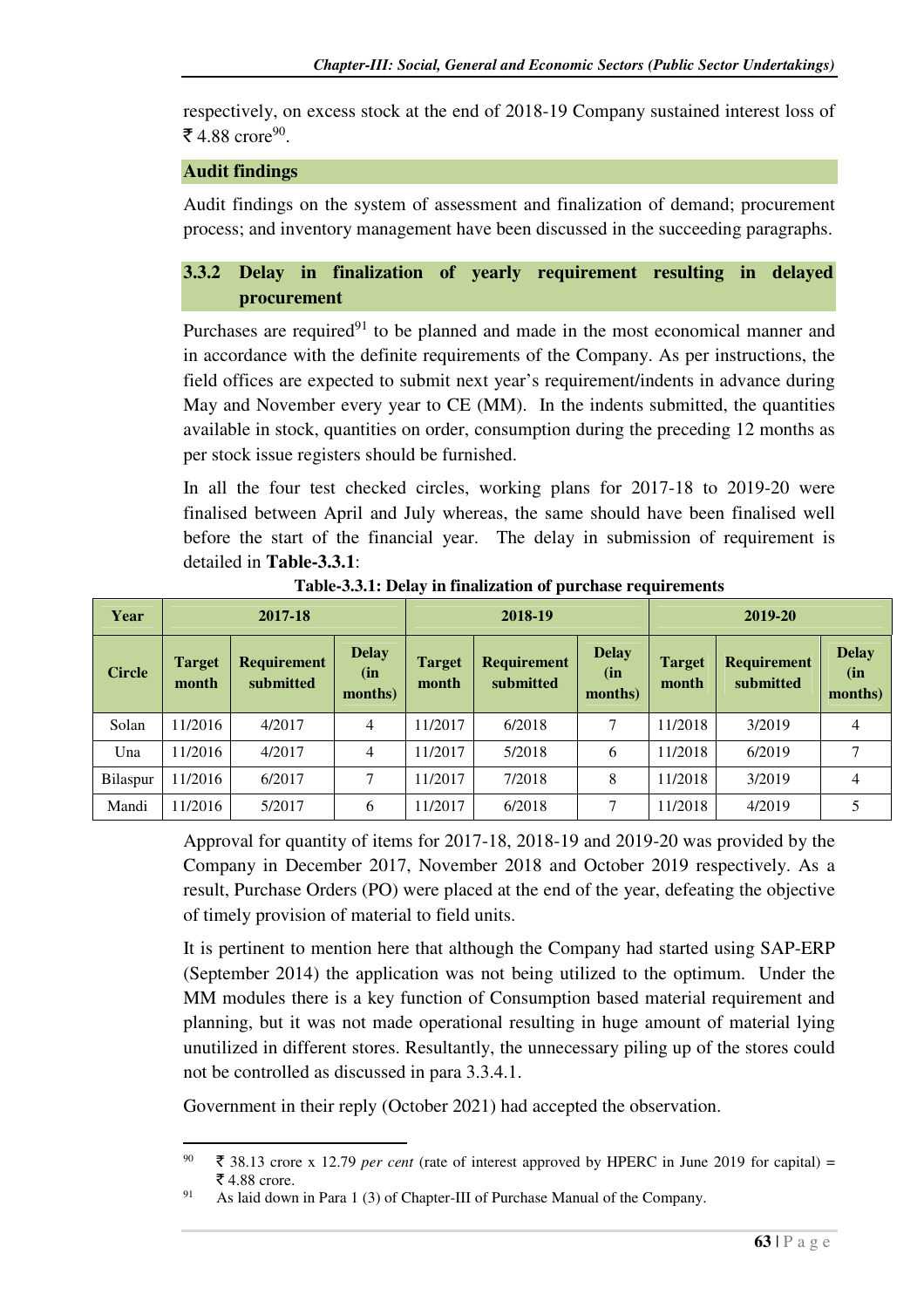#### **3.3.3 Placement of purchase order without finalizing tender**

Company floated tender enquiry (April 2017) based on the tentative requirement received from its field units for 2,58,188 energy meters for the period 2017-18. Eight firms participated in the bidding process. Scrutiny of records revealed that one firm i.e., M/s Himachal Energy Meter Pvt. Ltd. (who had not participated in the tender) requested (25.04.2017) the Company for placing the Purchase Order (PO) of single phase meter on the same rates, terms and conditions as of previous PO dated 26.02.2016.

The bid evaluation process was slow and before finalizing the bid, Company placed (July 2017) PO for one lakh meters with M/s Himachal Energy Pvt. Ltd. on previous rates, without verifying the pricing trend of meters in the market.

The price bid was opened on 5 March 2018 and rates quoted by the  $L-1$  bidder<sup>92</sup> were found to be lower than the rates of previous year. Thus, placement of PO with supplier of previous year without finalizing the tenders had resulted in extra expenditure of  $\bar{\xi}$  1.40 crore as detailed in **Table-3.3.2**:

| <b>Items</b>                     | <b>New Rate</b> | <b>Old Rate on</b><br>which PO placed<br>(Amount in ₹) | <b>Difference</b> | <b>Quantity</b><br><b>Number</b> | <b>Extra</b><br>expenditure<br>$($ ₹ in lakh $)$ |
|----------------------------------|-----------------|--------------------------------------------------------|-------------------|----------------------------------|--------------------------------------------------|
| Single phase meter,<br>5-30 AMP  | 496             | 638                                                    | 142               | 50,000                           | 71.00                                            |
| Single phase meter,<br>10-60 AMP | 517.25          | 656                                                    | 138.75            | 50,000                           | 69.37                                            |
| <b>Total</b>                     |                 |                                                        |                   |                                  |                                                  |

**Table-3.3.2: Extra expenditure on purchase without tender**

Further, as the material was to be supplied in post GST regime, while placing PO the rates were revised by adding GST. Company, while revising the rates, did not deduct Excise duty (ED) from the ex-work price resulting in determination of rates on higher side and had extended undue benefit to the firm. Resultantly, the Company had to bear avoidable payment of  $\bar{\mathfrak{F}}$  49.88 lakh<sup>93</sup>.

Government stated (October 2021) that at the time of issuing the purchase order at previous year rates, the current rates were not available. The reply was not acceptable because had the Company conducted a market rate analysis before awarding, the rates could have been negotiated.

## **3.3.4 Inventory Management**

## **3.3.4.1 Surplus stores leading to blockade of funds of** ` **3.60 crore**

As per instructions issued by the Chief Engineer (MM) dated 22.12.2000 and further instructions issued by the Secretary HPSEB dated 11.07.2005, material purchased should be consumed within six months of procurement.

<sup>&</sup>lt;sup>92</sup> M/s Link well Telesystems Pvt. Ltd.

 $^{93}$  50,000 x  $\overline{5}$  49.23 + 50,000 x  $\overline{5}$  50.53 =  $\overline{5}$  49.88 lakh.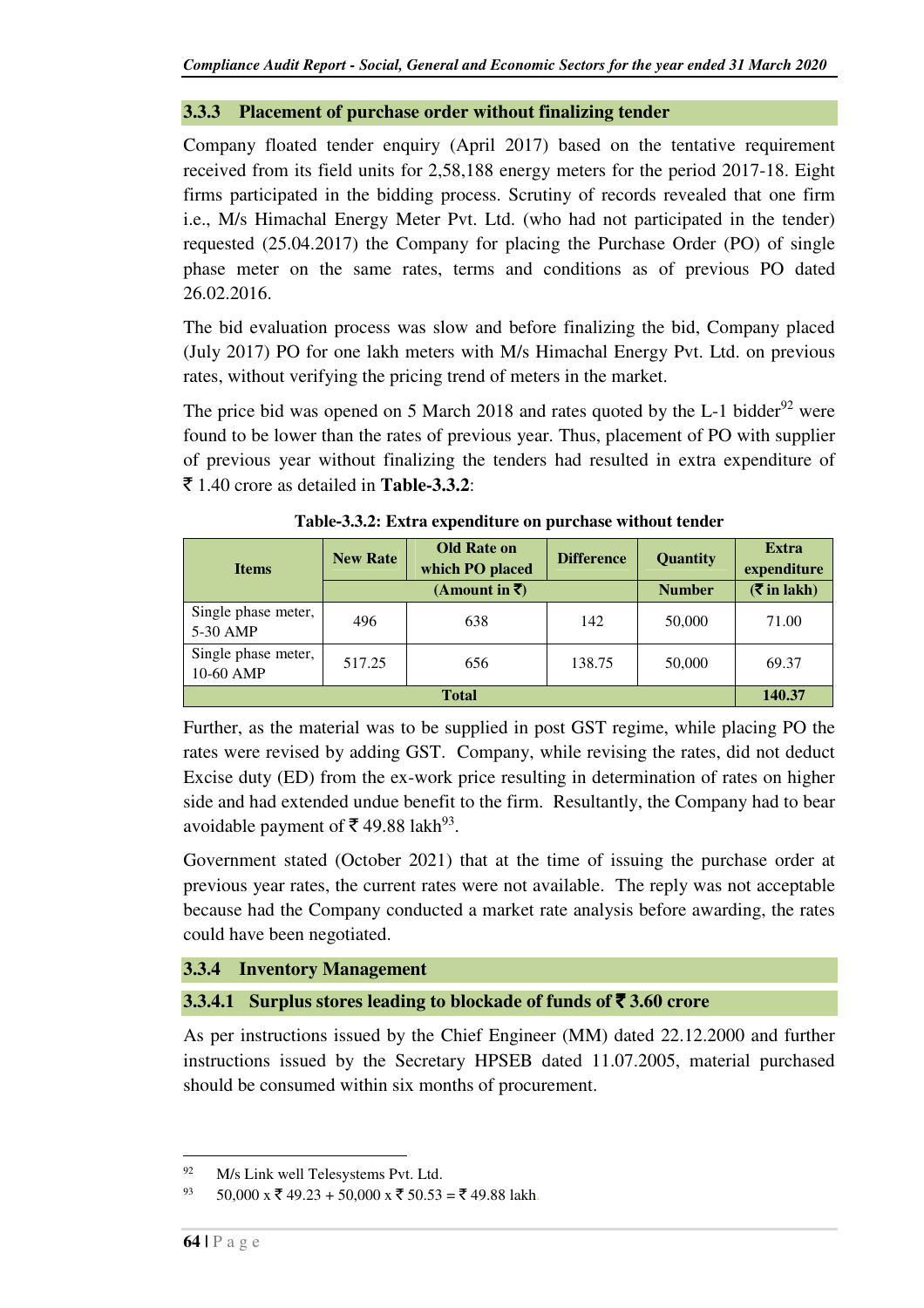Company issued purchase orders for procurement of different quantities of materials during the period 2017-2020 but could not ensure their utilisation despite lapse of period ranging one year to three years (December 2020), indicating unrealistic assessment of requirement resulting in blockade of funds and interest loss.

(i) **Cable:** 77.705 Kms of Cable<sup>94</sup> valuing  $\bar{\tau}$  2.78 crore was lying unutilized for more than one to three years in three test units (test checked circles) as detailed in the **Table-3.3.3**:

| <b>Name of store</b> | <b>Idle from</b> | <b>Particulars</b>                       | Quantity<br>(in meter) | <b>Amount</b><br>$(\overline{\mathbf{\overline{z}}}$ in lakh) |
|----------------------|------------------|------------------------------------------|------------------------|---------------------------------------------------------------|
| Una                  | 2017-18          | XLPE-3 Core 120 MM $*$                   | 6.011                  | 36.31                                                         |
|                      | 2017-18          | XLPE 3 Core 185 MM                       | 1,010                  | 7.55                                                          |
|                      | 2019-20          | XLPE 3 Core 185 MM                       | 7,186                  | 49.53                                                         |
|                      | 2019-20          | AB cable LT $3Cx95+70$ mm                | 22,550                 | 12.89                                                         |
|                      | 2019-20          | LT AB cable $3x95+70$ mm                 | 31,033                 | 82.95                                                         |
| Parwanoo             | August 2017      | XLPE 3 Core 120 MM                       | 6,009                  | 36.84                                                         |
| Parwanoo             | June 2017        | XLPE 3 Core 185 MM                       | 2,701                  | 20.40                                                         |
| Barotiwala, Baddi    | June 2019        | AB cable LT $3 \times 120 + 1 \times 95$ | 8,391                  | 31.75                                                         |
|                      | 77,705           | 278.22                                   |                        |                                                               |

|--|

\*Allotted to Electrical Division Kangra, which did not lift it despite requests, indicating that the cable was procured without requirement.



Cable lying in haphazard conditions at Barotiwala and at Parwanoo stores

Although in the test checked two<sup>95</sup> circles 3.7 km XLPE 3 Core 185 MM cable was lying unutilized year ending 2017-18 the Company again placed purchase order of the same cable for 6.70 km valuing  $\bar{\xi}$  80.61 lakh during May 2018.

Government stated (October 2021) that certain material remains unutilized due to adverse site conditions it further stated that efforts are made to consume the material in succeeding year. The reply was not acceptable as the Company should purchase material keeping in view the site conditions.

**(ii) Compact Florescent Lamps (CFLs):** Company purchased (2008-09) 64 lakh (16 lakh packs) CFLs at a cost of  $\overline{5}$  63.08 crore for distribution under Atal Bijli Bachat

 $94$  XLPE and AB.

<sup>&</sup>lt;sup>95</sup> Una and Solan.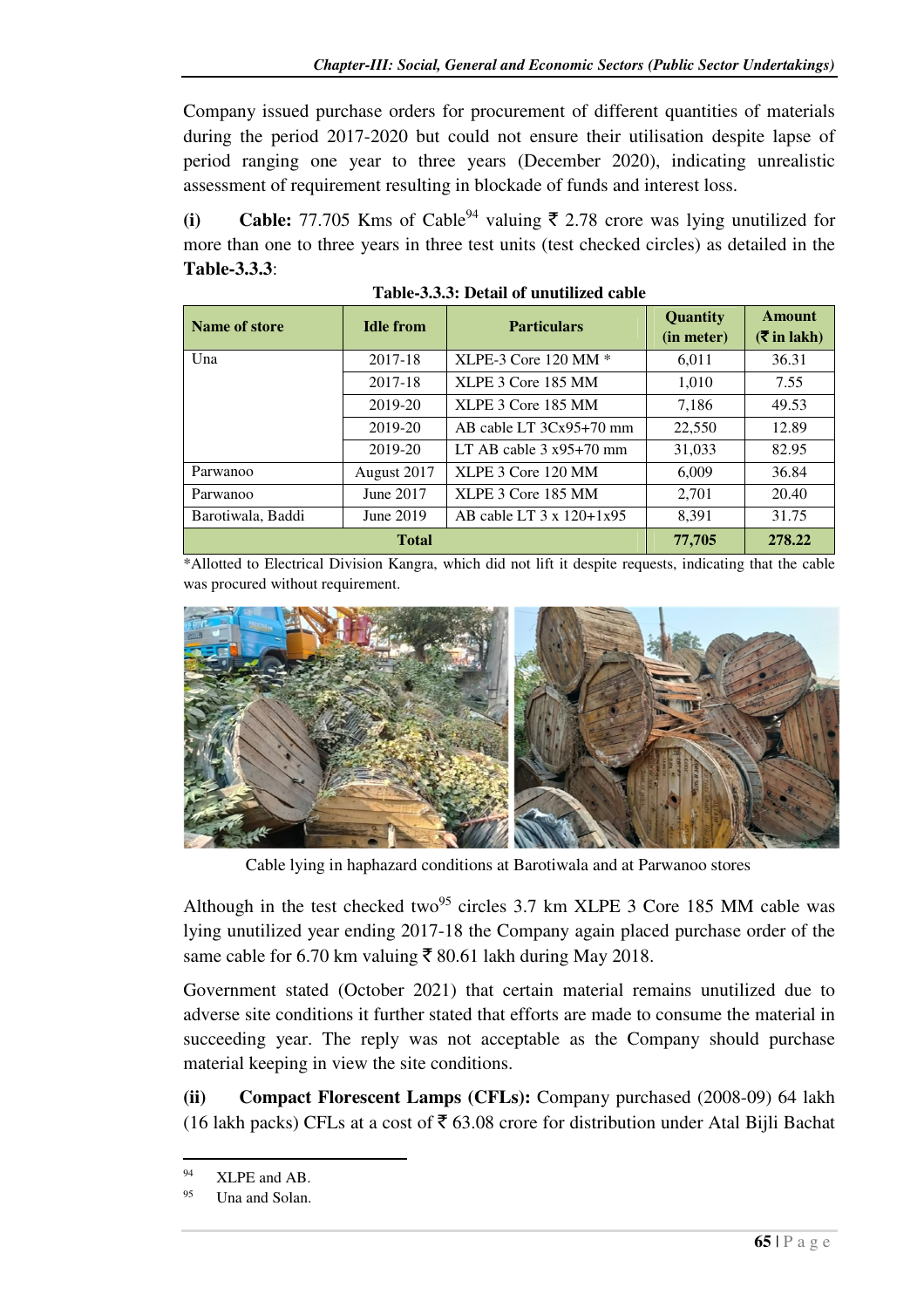Yojana. Out of these CFLs, 4,85,905 valuing  $\bar{\tau}$  18.80 crore were lying unutilized (March 2015) in the field stores even after more than six years. To utilize the same, Management of the Company decided (March 2015) to use these CFLs for day to day requirement in field offices, power houses and rest houses in place of fused incandescent bulbs.

Government stated (October 2021) that field units have already been asked to use the CFLs for the day to day requirement in field offices / sub-stations / power houses.

However, even after five years from the decision of the Company, 64,736 CFLs valuing  $\bar{\xi}$  1.06 crore were lying idle out of which 32,812 CFLs valuing  $\bar{\xi}$  53.57 lakh were lying in selected four circles for the last 12 years and the warranty period of 18 months from the date of receipt of material had already expired.

#### **3.3.4.2 Non-utilization/Disposal of stock**

Stock represents cash and any dead stock is unproductive capital on which there is loss of interest until the same is disposed-off. Regular weeding out and disposal of stock is necessary to avoid unnecessary holding of material leading to blockade of funds, higher inventory carrying cost and space constraints. The value of inventory of the Company was  $\bar{\tau}$  58.40 crore as on 31 March 2018 which increased to  $\bar{\tau}$  193.51 crore (by 331 *per cent*) at the end of March 2020*.* 

**(i) Non-moving store:** Test check of records relating to four circle offices showed that stock mainly comprising cables, energy meters, steel and conductors valuing  $\bar{\tau}$  1.51 crore was lying in stores for more than five years which was indicative of the fact that the store items were purchased in excess of the actual requirement. On these excess purchases, the Company had suffered interest loss of  $\bar{\tau}$  96.84 lakh<sup>96</sup> up to March 2020.

Government stated (October 2021) that certain material remains unutilized due to adverse site conditions such as right of way issues. It further stated that efforts are made to consume the material in succeeding year. The reply was not tenable as the Company should purchase material keeping in view the site conditions. Moreover, the material was lying unutilized for more than five years.

**(ii) Obsolete store:** Company is required to review twice in a year all items declared surplus/obsolete and dispose of items found surplus. Stock verifiers of the Company are required to indicate, in their physical verification reports (PVR), duration for which each item is kept in store. The Executive Engineers in charge of the store are required to supplement the PVRs by classifying the disposable material as surplus, obsolete, unserviceable and scrap. The same is also required to be got condemned by the circle level condemnation committee within 45 days of finalization of above classification by the Executive Engineer.

 $^{96}$   $\bar{\bar{\xi}}$  151.43 lakh x 12.79 *per cent* x 5 years =  $\bar{\xi}$  96.84 lakh.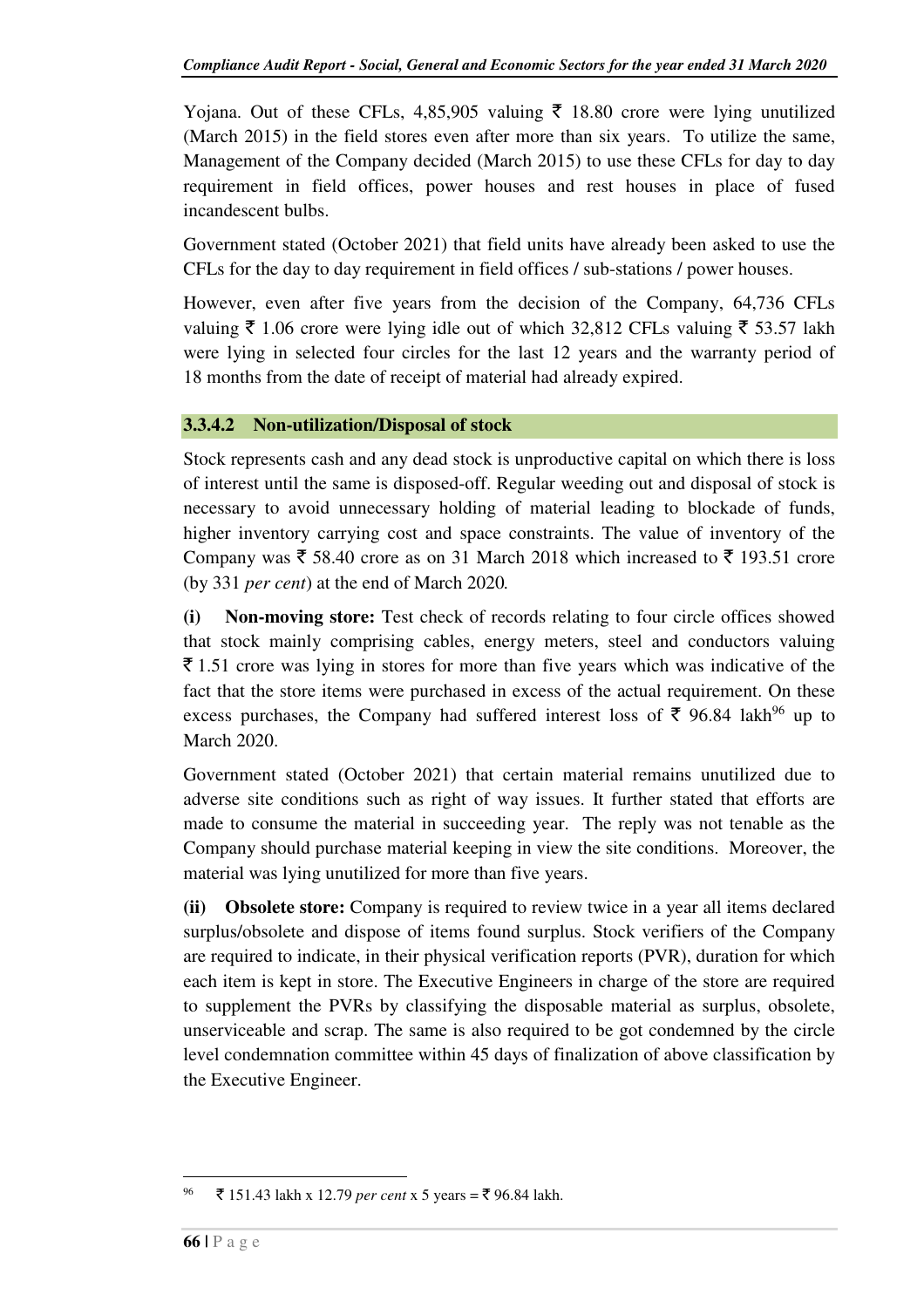Scrap and unserviceable store comprising mainly old and used machinery valued at ₹ 4.31 crore (31 March 2020) was pending for final disposal. Further in two circles<sup>97</sup>, in spite of continuous increase in non-moving inventory, obsolete and condemned material was not disposed-off during the period, 2017-18 to 2019-20.

Government stated (October 2021) that the field units have repeatedly been requested to reduce the obsolete store. Reply of the Management may be seen in the light of the fact that even after issuing instructions the same were not effectively implemented.

### **3.3.4.3 Insufficient coverage of physical verification of stores**

Continuous stock taking by stock verifier is prescribed<sup>98</sup> so that all the material items are covered at least once in a year. Random checks by the Sub-divisional officer/ officer in-charge of the store are also prescribed. During the period under audit, no official was deployed against the sanctioned post of one Stock Verification Officer and seven Stock Verifiers. PV for the period 2017-18 to 2019-20 was carried out as given in **Table-3.3.4**:

| <b>Particulars</b>                  | 2017-18 | 2018-19 | 2019-20 |
|-------------------------------------|---------|---------|---------|
| Total no. of Divisional Store       |         |         |         |
| PV of stores conducted for the year |         | 40      |         |
| Percentage of PV conducted          | 37.03   | 49.38   | 2.47    |

**Table-3.3.4: Details of physical verification of stores** 

Management admitted (December 2020) the observation and stated that due to non-filling up of the post of Stock Verification Officer and Stock Verifier, the stock verification could not be carried out properly as per laid down procedures and this may also be the main cause for non-implementation of various provisions for maintenance of stores resulting in piling up of surplus/unutilised stores.

#### **3.3.5 Conclusion**

The entire process of assessment of material requirement and purchase suffered from delays. Assessment of requirement was improper and there were surpluses unutilized in a circle while fresh procurements were made for other circles as evidenced by the surplus inventories of various items. The Company also did not manage its stores with regards to disposal and weeding out leading to blocked funds and unrealised value. In the absence of physical verification, surplus and obsolete material was not being disposed-off timely.

#### **3.3.6 Recommendations**

*Company may consider:* 

- *Timely finalisation of next year's requirement based on proper assessment of requirements;*
- *Placing the purchase orders for immediate use only; and*
- *Timely disposal of surplus and obsolete material.*

<sup>97</sup> Solan & Mandi.

<sup>&</sup>lt;sup>98</sup> Instructions 26.2 (b) (vi) of Manual.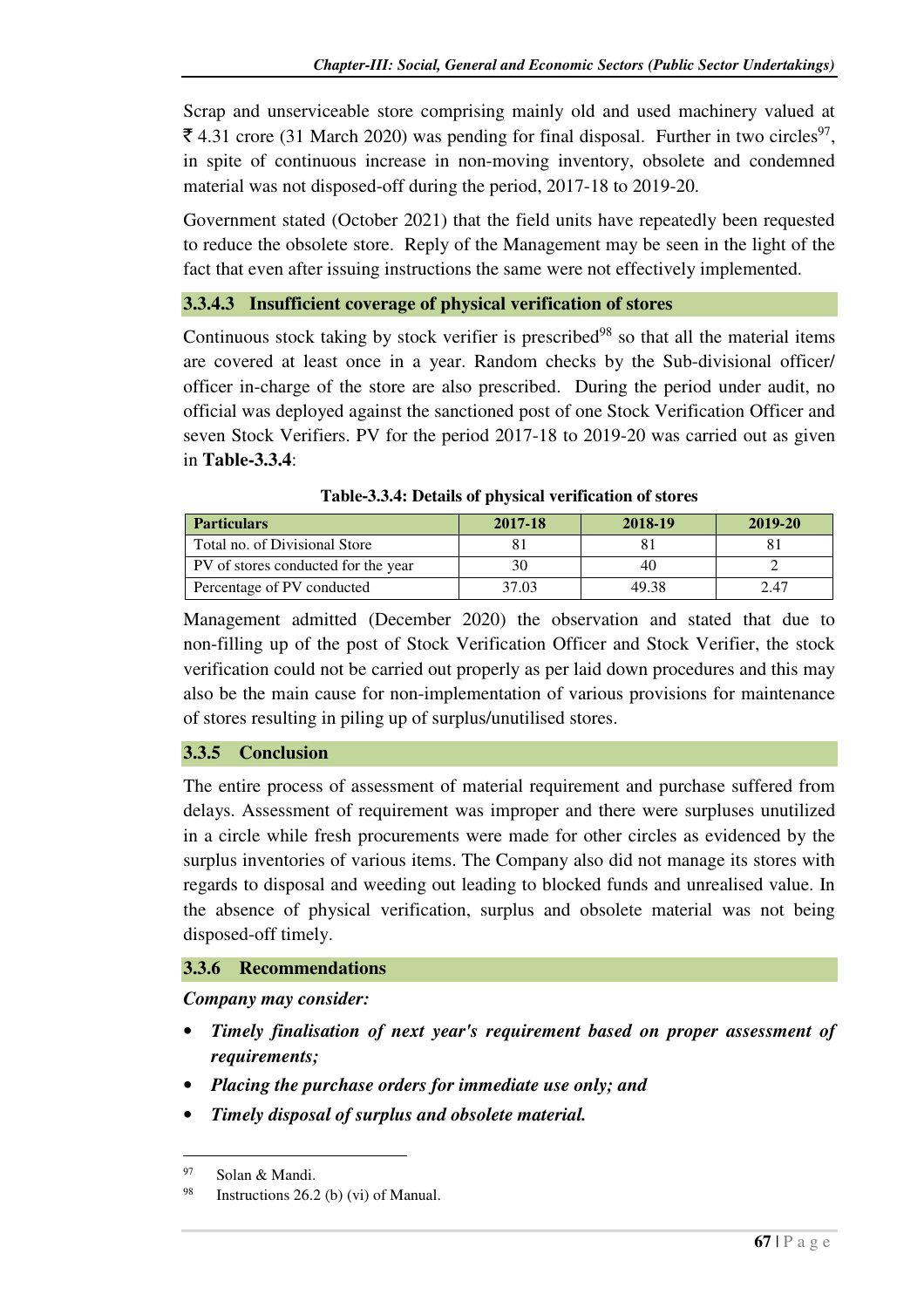#### **3.4 Avoidable payment of Transmission Charges**

**HPSEBL had to bear transmission charges of** ` **198.91 crore without actually utilizing the system due to non-completion of downstream system. The charges will increase further until the downstream system is completed.**

To meet the power demand in industrial area of Himachal Pradesh, Standing committee on the Power System Planning of Northern Region proposed (2 January 2013) construction of 400/220 KV sub-station at Kala Amb. This upstream sub-station was to be constructed by Power Grid Corporation of India Limited (PGCIL) to strengthen the Northern Regional inter-state transmission network. Subsequently, the Coordination Committee of State Transmission Utility (STU), of which HPSEBL was also a member, decided (06 September 2014) that a downstream system (220KV substation) for drawal of power is to be constructed by Himachal Pradesh State Electricity Board Limited (Company). For this purpose, scheme for  $\bar{\mathfrak{g}}$  83.14 crore was approved (28 September 2015) by the Company.

Scrutiny of records (July 2019) revealed that the progress of setting up the downstream system (220 KV sub-station) was slow as given in **Table-3.4.1**:

| SI.<br>No.       | <b>Date</b>                       | <b>Description</b>                                                                                                                     |
|------------------|-----------------------------------|----------------------------------------------------------------------------------------------------------------------------------------|
| 1.               | 27 October 2014                   | Committee was constituted to select the site for the sub-station.                                                                      |
| 2.               | 24 December 2015                  | Site visit by committee (reasons for visit of site after a delay of one<br>year were not found on records).                            |
| 3.               | 15 July 2016                      | Site was approved by the Management.                                                                                                   |
| $\overline{4}$ . | 19 November 2016                  | $CE$ (Planning $&$ Monitoring) raised observation that no expression<br>of interest was invited for the acquisition of land.           |
| 5.               | 22 January 2017                   | Another committee for negotiation of rates of land was formed.                                                                         |
| 6.               | 31 January 2017                   | Rates were negotiated by the Committee. However, no record related<br>to action taken on the negotiated rates was available on record. |
| 7.               | 30 November 2017-<br>January 2018 | BoD accorded sanction for purchase of another identified land.<br>Tendering process initiated for sub-station.                         |

The Company could not synchronize the work of downstream system with the upstream one as PGCIL awarded  $(9<sup>th</sup>$  December 2015) the upstream system's construction work and completed the same during July 2017. The Company was unable to finance the project and it was decided (February 2018) to hand over the downstream system to Himachal Pradesh Power Transmission Corporation Limited (HPPTCL). HPPTCL acquired land only during March 2021 and execution of work had not started until March 2021.

After completion of work by PGCIL, according to tariff petition decided (18 September 2018) by the Central Electricity Regulatory Commission (CERC), 84.5 *per cent* of the approved monthly transmission charges for Kala Amb sub-station of the PGCIL were to be paid by the Company until the completion of downstream system. After completion of downstream system by the Company unit based transmission tariff would be payable based on actual drawal of power through that system. According to tariff fixed by the CERC, the PGCIL raised monthly bills of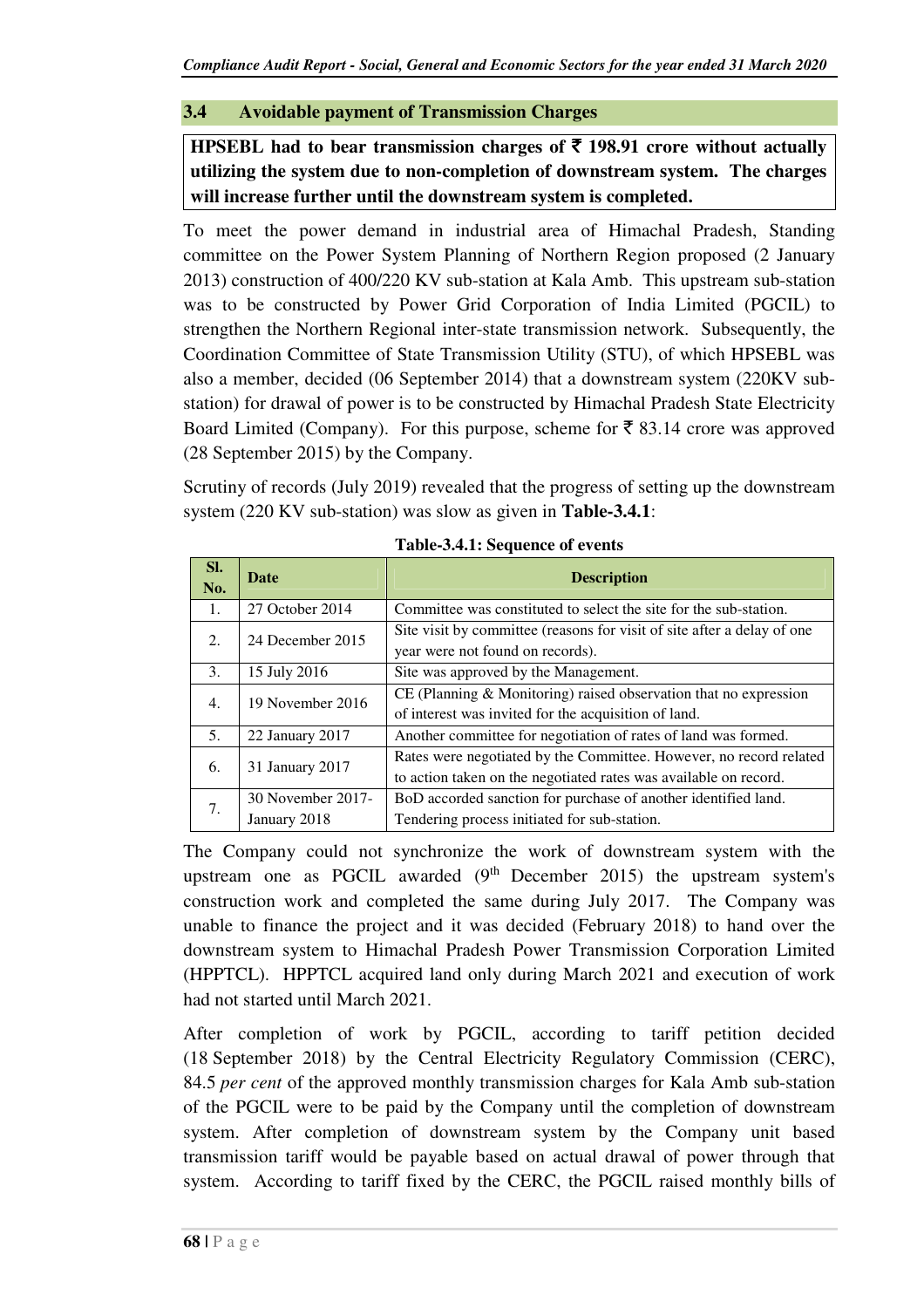transmission charges relating to its 400/220 KV Kala Amb sub-station, and due to noncompletion of the downstream system, the Company had to pay the same without actually utilizing the system of the PGCIL. Until February 2021, Company had paid monthly transmission charges amounting to  $\bar{\tau}$  198.91 crore. It is pertinent to mention here that these charges have also been approved by the Himachal Pradesh Electricity Regulatory Commission in the distribution tariff of the Company and, thus, factored into the bills of consumers. Thus, the consumers were unnecessarily burdened due to failure of the Company to complete downstream system. Thus, due to non-completion of downstream system by the Company, it had to bear transmission charges of  $\bar{\tau}$  198.91 crore without actually utilizing the system. These transmission charges will increase further until the downstream system is completed.

The Government stated (October 2021) that the creation of the downstream system was delayed for reasons beyond its control primarily on issues concerning the acquisition of land. As regards payments of transmission charges Management further stated that the Company had filed appeal before Hon'ble Appellate Tribunal for Electricity (APTEL) against the orders of CERC taking the plea that the issue of sharing of transmission charges by all constituents of Northern Region was not adequately addressed. The reply was not acceptable as the Company failed to acquire the land for five years due to which the downstream system could not be created. Appeal before Hon'ble APTEL was filed by the Company on the grounds which had already been rejected by the CERC, when it fixed the tariff after considering all the aspects. Moreover, the Company had already factored these charges into the bills of the consumers, who were burdened due to the company's failure.

*Recommendation: The Company should ensure that all works are synchronized and completed timely to prevent avoidable payment of charges. Issues of land acquisition should be settled before starting projects.*

## **Himachal Pradesh State Forest Development Corporation Limited (HPSFDC)**

**3.5 Loss of** ` **80.84 lakh due to full payment to workers despite underutilization of their services** 

**Despite lack of full-time requirement, semi/un-skilled workers were paid in full for lesser quantity of work; their contracts were extended annually; and they were also given regular appointments. This led to avoidable payment and loss of** ` **80.84 lakh to the Himachal Pradesh State Forest Development Corporation Limited (Corporation).** 

The Corporation is responsible for the felling of trees, subsequent conversion into timber, and for stacking and transportation in the state. The Corporation engages Contractors (Labour Supply Mates) who further engage labourers for this work.

The Joint Secretary (Forests) to the Government of Himachal Pradesh conveyed (October 2014) the approval of the Government to the Managing Director (MD) of the Corporation for engagement of 100 semi-skilled (Girani & Chirani) and un-skilled (Dhulani) workers on contract basis for the work of felling, conversion, stacking,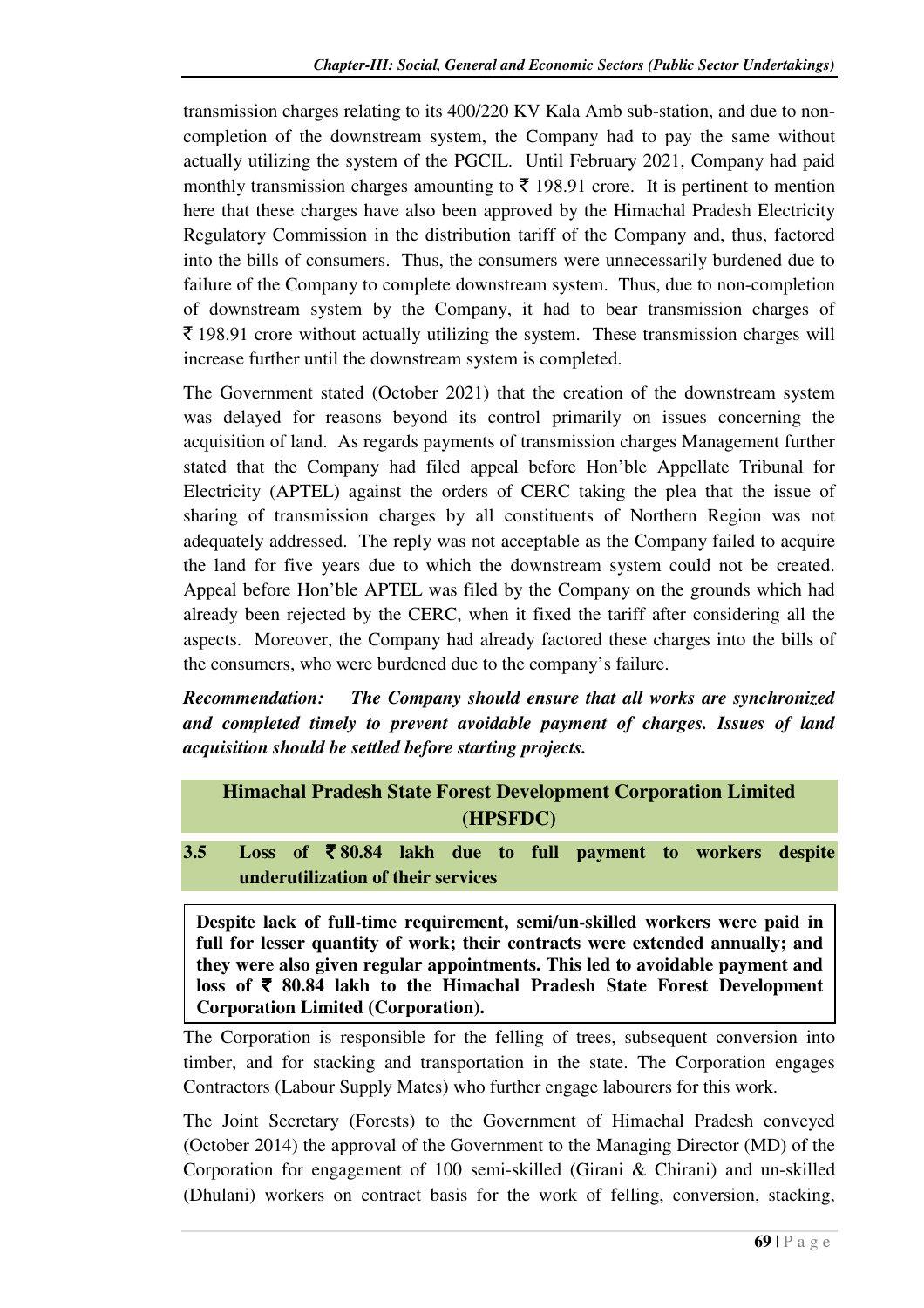manual carriage of converted timber from the forest and timber loading and unloading. The MD directed (January 2015) the Directors (North and South) to engage  $42^{99}$  Girani  $&$  Chirani and  $18^{100}$  Dhulani workers.

The terms and conditions, *inter alia*, prescribed that a minimum quantity of work would be required of the workers each month. Only on satisfactory completion of this assigned work, they would be paid  $\bar{\tau}$  6,300/- (semi-skilled) and  $\bar{\tau}$  6,200/- (un-skilled) per month.

Nineteen workers (13 Girani & Chirani and six Dhulani) were engaged for Chamba division, initially for one year. Scrutiny of the records of Chamba Division revealed that 863.51 cum and 468.5 cum of work was completed by Chirani/Girani (semiskilled) and Dhulani (un-skilled) respectively during the period 2016-17 to 2019-20 (October 2019) for which an amount of  $\overline{5}$  5,69,452/- was to be paid as wages as given in **Table-3.5.1**. However, against this amount, wages at the maximum applicable rates amounting to  $\bar{\tau}$  86,53,736/- was paid which resulted in excess payment of  $\bar{\tau}$  80,84,284/to these workers.

| Year         | <b>Work done by</b><br>Chirani/<br>Girani (Semi-<br>skilled)<br>(in cum) | Work<br>done by<br><b>Dhulani</b><br>$(Un-$<br>skilled) (in<br>cum) | Value of<br>work done by<br>Chirani/<br>Girani (Semi-<br>skilled) | <b>Value of</b><br>work<br>done by<br><b>Dhulani</b><br>$(Un-$<br>skilled) | <b>Total</b><br>work done<br>by the<br>workers<br>(in cum) | <b>Total</b><br>payment<br>which was<br>to be made<br>to these<br>workers |
|--------------|--------------------------------------------------------------------------|---------------------------------------------------------------------|-------------------------------------------------------------------|----------------------------------------------------------------------------|------------------------------------------------------------|---------------------------------------------------------------------------|
| (A)          | <b>(B)</b>                                                               | (C)                                                                 | <b>(D)</b>                                                        | (E)                                                                        | $[(B)+(C)]$                                                | $[(D)+(E)]$                                                               |
| 2016-17      | 155.243                                                                  | $\Omega$                                                            | 76,019                                                            | $\Omega$                                                                   | 155.243                                                    | 76.019                                                                    |
| 2017-18      | 81.759                                                                   | 246.933                                                             | 93,621                                                            | 37,538                                                                     | 328.692                                                    | 1,31,159                                                                  |
| 2018-19      | 403.13                                                                   | 221.57                                                              | 2,05,886                                                          | 10,376                                                                     | 624.7                                                      | 2,16,262                                                                  |
| 2019-20      | 223.381                                                                  | $\Omega$                                                            | 1,46,012                                                          | $\Omega$                                                                   | 223.381                                                    | 1,46,012                                                                  |
| <b>Total</b> | 863.513                                                                  | 468.503                                                             | 5,21,538                                                          | 47.014                                                                     | 1,332.016                                                  | 5,69,452                                                                  |

**Table-3.5.1: Detail of work done by Chirani/Girani and Dhulani** 

**(Amount in** `**)** 

Source: Compiled based on information received from Department.

Ignoring the lack of work, the unit also engaged 16 additional workers (November 2016 and February 2017), taking the total number of workers to  $35^{101}$ .

It was also observed that despite indications regarding lesser quantity of work *vis-a-vis* number of workers, the management persisted in keeping them engaged through extensions of contracts.

The Divisional Manager, Chamba informed (August 2017) the Director (North) to take necessary action as the maximum work availability was only for four to five months during the year. Despite this, the State Government extended (December 2017, February 2018 and March 2019) the contracts of these workers.

The MD also observed (July 2018) that these workers were not being fully utilized for the purpose they were engaged and directed the field officers to utilize their services l

<sup>99</sup> Semi-skilled workers: Directorate (North): 20 and Directorate (South): 22.<br> $\frac{100}{100}$  I. In skilled workers: Directorate (North): Nine and Directorate (South): Nine

<sup>&</sup>lt;sup>100</sup> Un-skilled workers: Directorate (North): Nine and Directorate (South): Nine.<br><sup>101</sup> <sup>22</sup> remained in July 2017

<sup>33</sup> remained in July 2017.